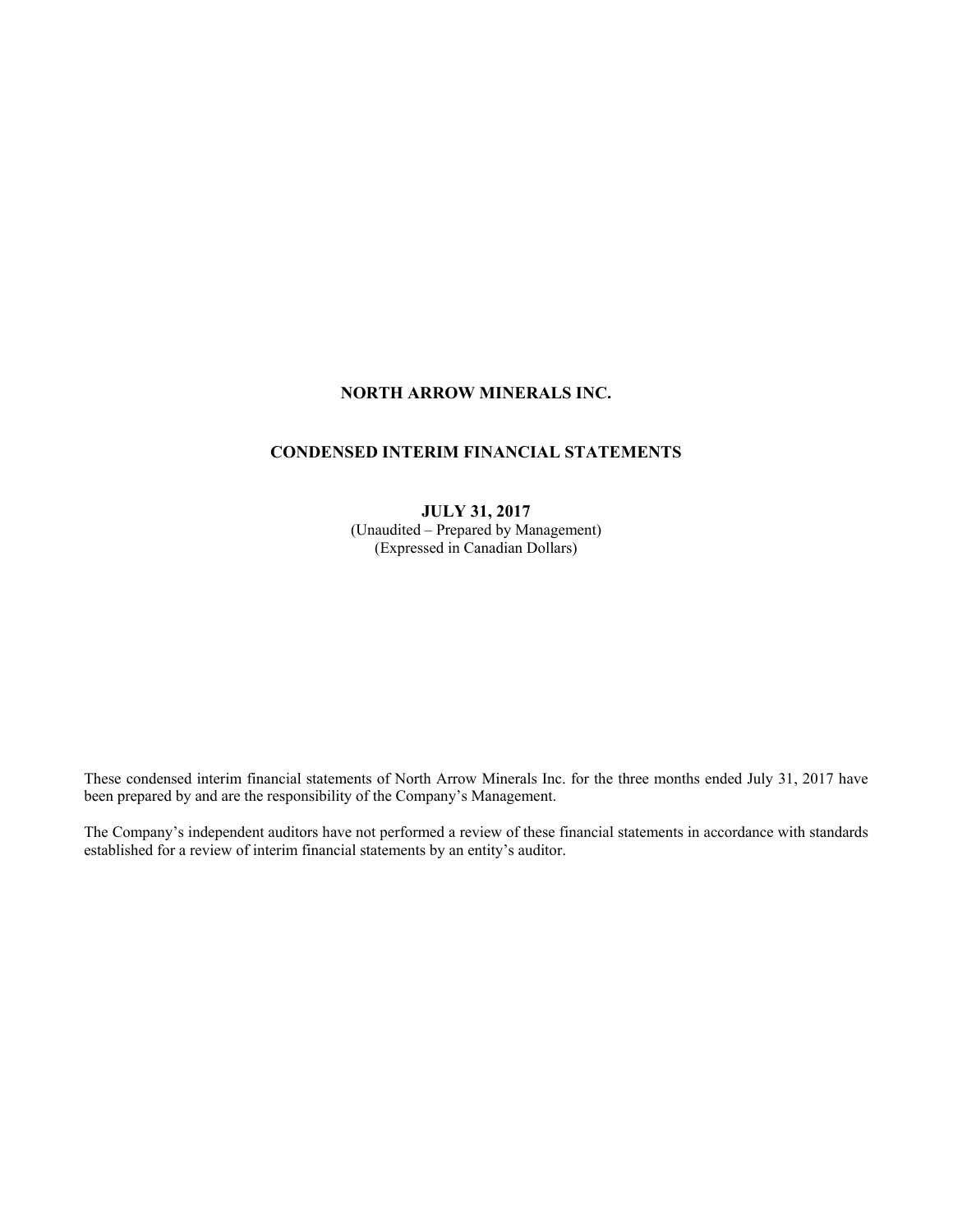# **NORTH ARROW MINERALS INC. CONDENSED INTERIM STATEMENTS OF FINANCIAL POSITION As at July 31, 2017 (Unaudited – Prepared by Management) (Expressed in Canadian Dollars)**

|                                                          |             | <b>July 31, 2017</b> | April 30, 2017   |
|----------------------------------------------------------|-------------|----------------------|------------------|
| <b>ASSETS</b>                                            |             |                      |                  |
| Current                                                  |             |                      |                  |
| Cash                                                     | $\mathbf S$ | 4,254,006            | \$<br>368,124    |
| Receivables (Note 5)                                     |             | 56,314               | 15,444           |
| Marketable securities (Note 6)                           |             | 176,595              | 127,145          |
| Prepaid expenses                                         |             | 62,439               | 62,439           |
|                                                          |             | 4,549,354            | 573,152          |
| Equipment (Note 7)                                       |             | 71,129               | 67,636           |
|                                                          |             |                      |                  |
| <b>Exploration and evaluation assets (Note 8)</b>        |             | 13,176,099           | 11,999,472       |
|                                                          | \$          | 17,796,582           | \$<br>12,640,260 |
| <b>LIABILITIES</b>                                       |             |                      |                  |
| <b>Current</b>                                           |             |                      |                  |
| Accounts payable and accrued liabilities (Note 9 and 11) | $\mathbf S$ | 342,047              | \$<br>83,103     |
|                                                          |             |                      |                  |
| <b>SHAREHOLDERS EQUITY</b>                               |             |                      |                  |
| Capital stock (Note 10)                                  |             | 33,362,855           | 29,099,107       |
| Paid in capital and Share-based reserves (Note 10)       |             | 4,107,856            | 3,143,846        |
| Investment revaluation reserve                           |             | (13,000)             | (49, 188)        |
| Deficit                                                  |             | (20,003,176)         | (19,636,608)     |
|                                                          |             | 17,454,535           | 12,557,157       |
|                                                          |             |                      |                  |
|                                                          | \$          | 17,796,582           | \$<br>12,640,260 |

**Nature and continuance of operations (Note 1) Commitments (Note 13)** 

**Approved and authorized on behalf of the Board on September 26, 2017:**

| "D. Grenville Thomas"<br>"Blair Murdoch"<br>. Jirector<br>Director |
|--------------------------------------------------------------------|
|                                                                    |

The accompanying notes are an integral part of these financial statements.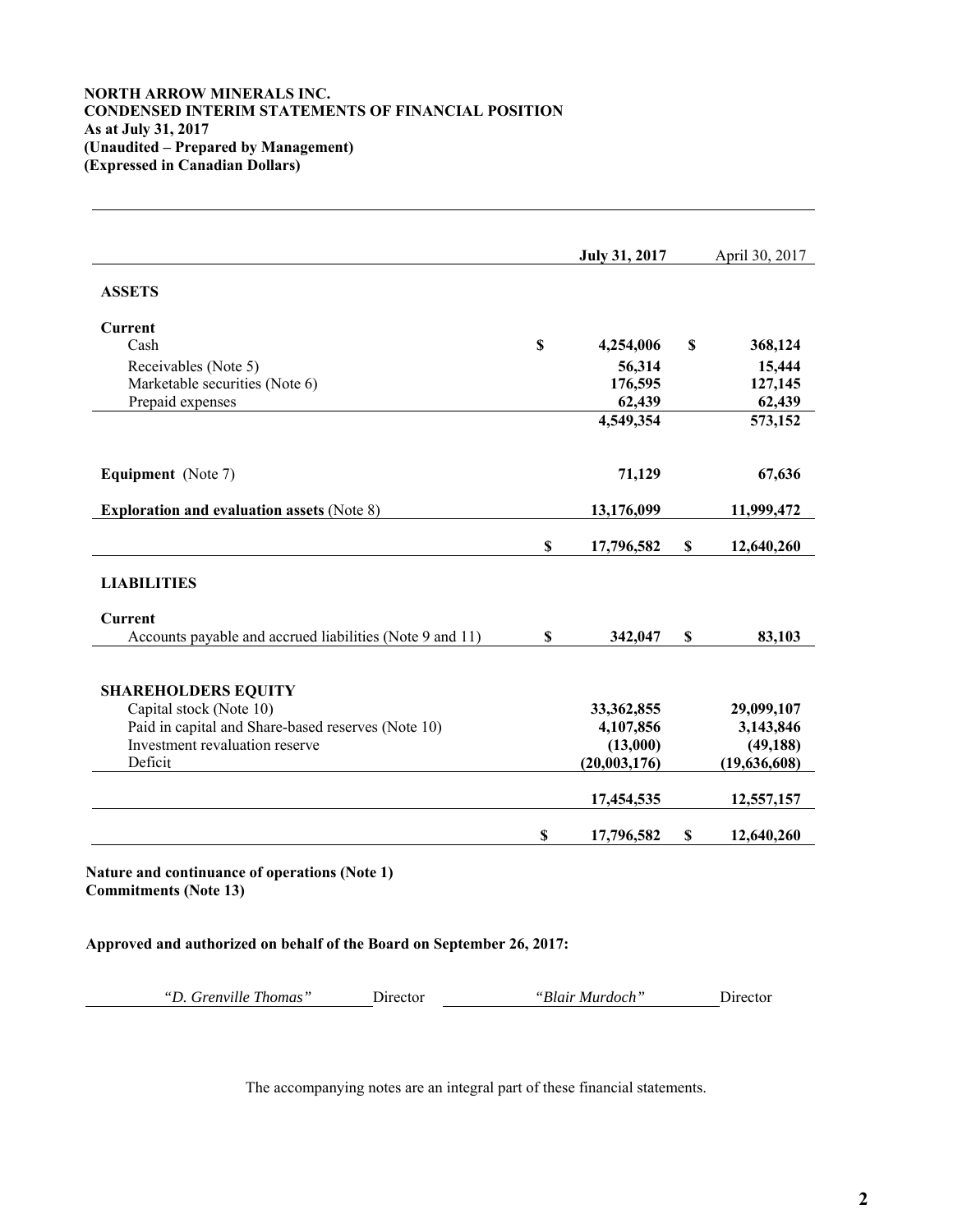# **NORTH ARROW MINERALS INC. CONDENSED INTERIM STATEMENTS OF LOSS AND COMPREHENSIVE LOSS For the Three Months Ended July 31, 2017 (Unaudited – Prepared by Management) (Expressed in Canadian Dollars)**

|                                                                        |    | July 31, 2017 | July 31, 2016 |
|------------------------------------------------------------------------|----|---------------|---------------|
| <b>EXPENSES</b>                                                        |    |               |               |
| Advertising, promotion and travel                                      | S  | 49,385        | \$<br>14,552  |
| Consulting (Note 11)                                                   |    | 4,500         | 4,500         |
| Depreciation                                                           |    | 4,307         | 4,836         |
| Office, miscellaneous and rent (Note 11)                               |    | 25,907        | 35,919        |
| Professional fees                                                      |    | 2,490         | 1,587         |
| Property investigation costs                                           |    | 12,026        | 13,038        |
| Regulatory and filing fees                                             |    | 1,886         | 1,057         |
| Salaries and benefits (Note 11)                                        |    | 92,494        | 81,245        |
| Share-based compensation (Note 10)                                     |    | 264,010       | 2,068         |
|                                                                        |    |               |               |
|                                                                        |    | (457, 005)    | (158, 802)    |
|                                                                        |    |               |               |
| Interest, foreign exchange and other income                            |    | 655           | 2,697         |
| Recovery of exploration and evaluation assets (Note 8)                 |    | 102,500       | 233,524       |
| Loss on sale of marketable securities                                  |    | (8,968)       |               |
| Loss on revaluation of warrants (Note 6)                               |    | (3,750)       |               |
| Write-off of exploration and evaluation assets (Note 8)                |    |               | (39, 984)     |
|                                                                        |    | 90,437        | 196,237       |
|                                                                        |    |               |               |
|                                                                        |    |               |               |
| Net income (loss) for the period                                       |    | (366, 568)    | 37,435        |
|                                                                        |    |               |               |
| Unrealized gain (loss) on available-for-sale financial assets (Note 6) |    | 36,188        | 63,400        |
|                                                                        |    |               |               |
| Comprehensive income (loss) for the period                             | \$ | (330, 380)    | \$100,835     |
| Basic and diluted loss per share                                       | \$ | (0.01)        | \$<br>(0.00)  |
|                                                                        |    |               |               |
| Weighted average number of common shares                               |    | 72,242,698    | 54,155,741    |

The accompanying notes are an integral part of these financial statements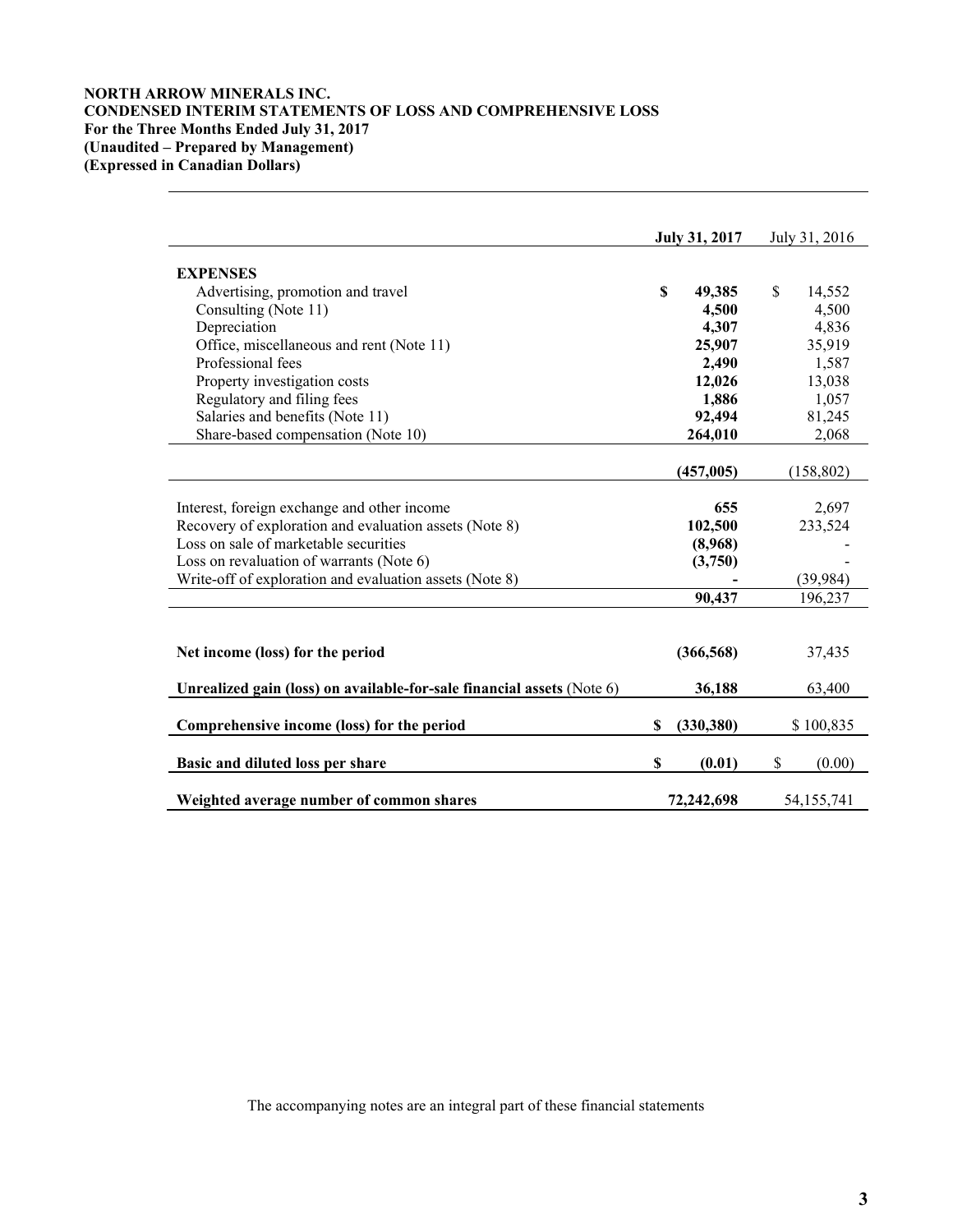# **NORTH ARROW MINERALS INC. CONDENSED INTERIM STATEMENTS OF CASH FLOWS For the Three Months Ended July 31, 2017 (Unaudited – Prepared by Management) (Expressed in Canadian Dollars)**

|                                                                                                                                                                                                         | <b>July 31, 2017</b>                       | July 31, 2016 |
|---------------------------------------------------------------------------------------------------------------------------------------------------------------------------------------------------------|--------------------------------------------|---------------|
| <b>CASH FLOWS FROM OPERATING ACTIVITIES</b>                                                                                                                                                             |                                            |               |
| Loss for the year                                                                                                                                                                                       | \$<br>(366, 568)                           | \$<br>37,435  |
| Items not involving cash:                                                                                                                                                                               |                                            |               |
| Depreciation                                                                                                                                                                                            | 4,307                                      | 4,836         |
| Share-based compensation                                                                                                                                                                                | 264,010                                    | 2,068         |
| Write-off of exploration and evaluation assets                                                                                                                                                          |                                            | 39,984        |
| Recovery of exploration and evaluation assets                                                                                                                                                           | (102, 500)                                 | (233, 524)    |
| Loss on revaluation of warrants                                                                                                                                                                         | 3,750                                      |               |
| Loss on sale of marketable securities                                                                                                                                                                   | 8,968                                      |               |
| Changes in non-cash working capital items:                                                                                                                                                              |                                            |               |
| Receivables                                                                                                                                                                                             | (40, 870)                                  | 94,079        |
| Accounts payable and accrued liabilities                                                                                                                                                                | (28, 532)                                  | (25, 683)     |
| Due to related parties                                                                                                                                                                                  | (4, 647)                                   |               |
|                                                                                                                                                                                                         | (262, 082)                                 | (80, 805)     |
| <b>CASH FLOWS FROM INVESTING ACTIVITIES</b><br>Expenditures on exploration and evaluation assets, net<br>Proceeds on sale of data<br>Proceeds on sale of marketable securities<br>Purchase of equipment | (884, 504)<br>50,000<br>26,520<br>(7, 800) | (800, 204)    |
|                                                                                                                                                                                                         | (815, 784)                                 | (800, 204)    |
| <b>CASH FLOWS FROM FINANCING ACTIVITIES</b><br>Proceeds from a private placement<br>Share issuance costs                                                                                                | 5,000,000<br>(36, 252)                     |               |
|                                                                                                                                                                                                         | 4,963,748                                  |               |
| Change in cash during the period                                                                                                                                                                        | 3,885,882                                  | (881,009)     |
| Cash, beginning of the period                                                                                                                                                                           | 368,124                                    | 2,507,640     |
| Cash, end of the period                                                                                                                                                                                 | \$<br>4,254,006                            | \$1,626,631   |
| Cash paid during the period for interest                                                                                                                                                                | $\mathbb S$                                | \$            |
| Cash paid during the period for income taxes                                                                                                                                                            | \$                                         | \$            |

# **Supplemental disclosure with respect to cash flows (Note 14)**

The accompanying notes are an integral part of these financial statements.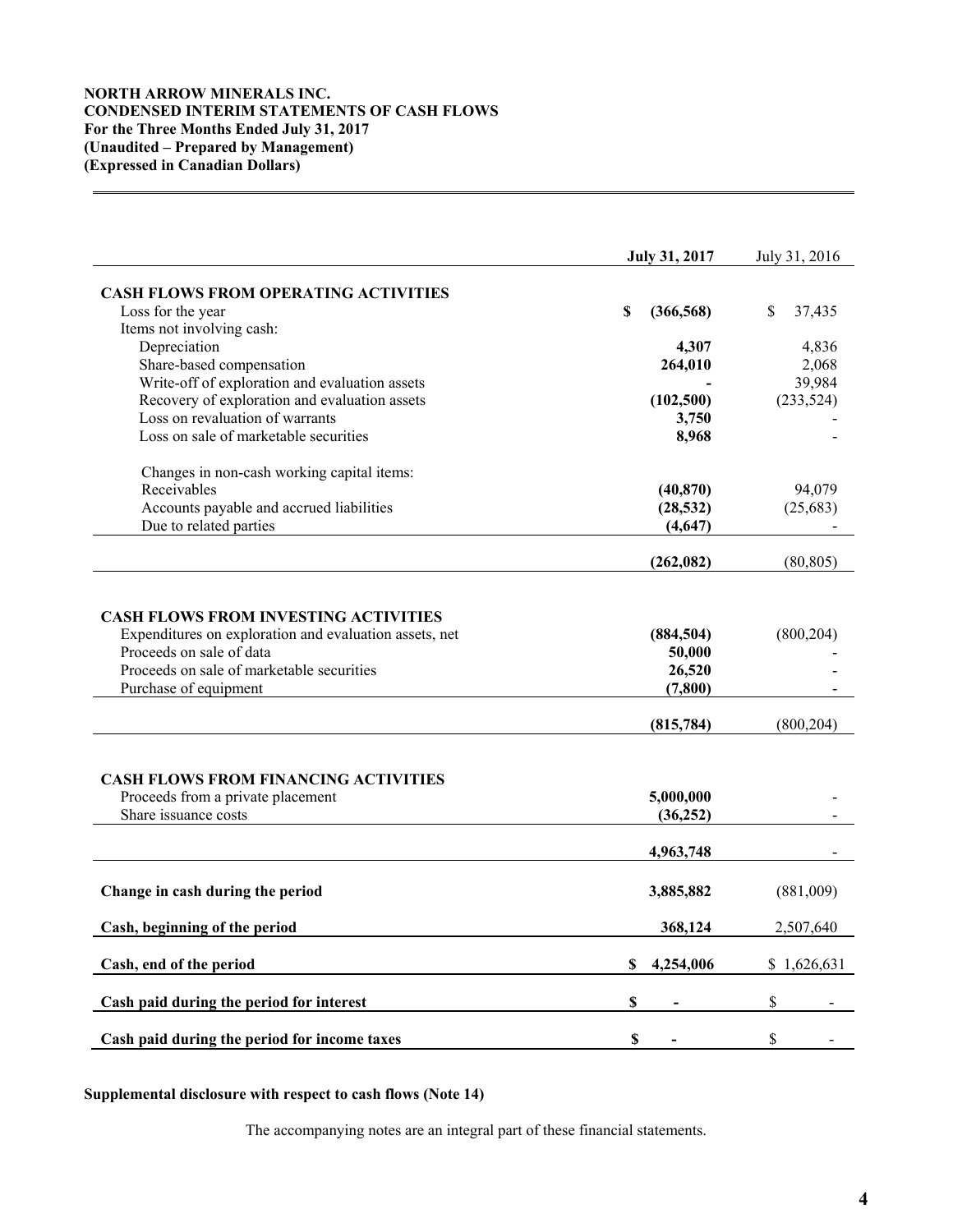# **NORTH ARROW MINERALS INC. STATEMENTS OF CHANGES IN EQUITY (Unaudited – Prepared by Management) (Expressed in Canadian Dollars)**

 $\overline{a}$ 

|                                                                                                            | Number of<br><b>Shares</b>    | <b>Capital Stock</b>             | Other Paid in<br>Capital and<br><b>Share-based</b><br>reserves | <b>Investment</b><br>revaluation<br>reserve | <b>Deficit</b>   | <b>Total</b>                                 |
|------------------------------------------------------------------------------------------------------------|-------------------------------|----------------------------------|----------------------------------------------------------------|---------------------------------------------|------------------|----------------------------------------------|
| Balance, April 30, 2016                                                                                    | 54, 155, 741                  | \$28,719,107                     | \$ 3,141,778                                                   | \$(15,113)                                  | \$(19,169,178)   | \$12,676,594                                 |
| Share-based compensation<br>Net income (loss)<br>Investment loss                                           | $\overline{\phantom{0}}$<br>۰ | $\overline{a}$<br>$\blacksquare$ | 2,068                                                          | 63,400                                      | 37,435           | 2,068<br>37,435<br>63,400                    |
| <b>Balance, July 31, 2016</b>                                                                              | 54, 155, 741                  | \$28,719,107                     | \$3,143,846                                                    | \$48,287                                    | \$(19, 131, 743) | \$12,779,497                                 |
| Balance, April 30, 2017                                                                                    | 56, 155, 741                  | \$29,099,107                     | \$3,143,846                                                    | \$ (49,188)                                 | \$(19,636,608)   | \$12,557,157                                 |
| <b>Share-based</b><br>compensation<br><b>Net loss</b><br><b>Investment loss</b><br>Private placement - net | 20,000,000                    | 4,263,748                        | 264,010<br>700,000                                             | 36,188                                      | (366, 568)       | 264,010<br>(366, 568)<br>36,188<br>4,963,748 |
| <b>Balance, July 31, 2017</b>                                                                              | 76, 155, 741                  | \$33,362,855                     | \$4,107,856                                                    | \$(13,000)                                  | \$(20,003,176)   | \$17,454,535                                 |

The accompanying notes are an integral part of these financial statements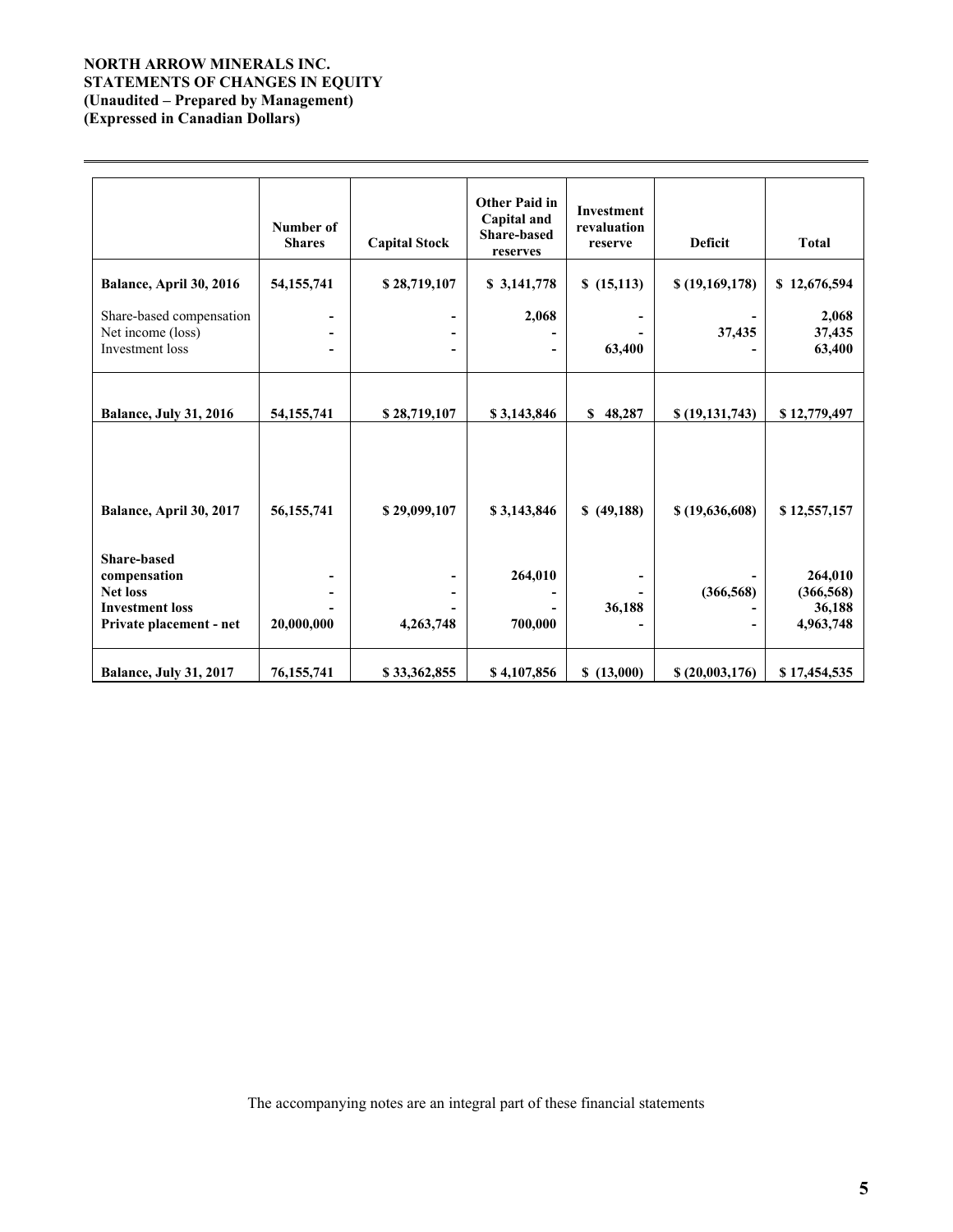# **1. NATURE AND CONTINUANCE OF OPERATIONS**

 $\overline{a}$ 

North Arrow Minerals Inc. (the "Company") is incorporated federally under the laws of the Canada Business Corporations Act ("CBCA").

The financial statements of the Company are presented in Canadian dollars, which is the functional currency of the Company.The Company trades on the TSX Venture Exchange (TSXV – NAR) and its registered office address is Ste. #960-789 West Pender Street, Vancouver, BC, Canada V6C 1H2.

The Company's principal business activity is the acquisition and exploration of exploration and evaluation assets. To date, the Company has not generated significant revenues from operations and is considered to be in the exploration stage.

The Company is in the process of acquiring and exploring its exploration and evaluation assets and has not yet determined whether these properties contain reserves that are economically recoverable. These financial statements have been prepared on the assumption that the Company will continue in operation for the foreseeable future and will be able to realize assets and discharge liabilities in the normal course of operations. At July 31, 2017, the Company has a deficit of \$20,003,176 and may require additional funding to meet its planned activities beyond the upcoming fiscal year. The Company's continuation as a going concern is dependent on the successful results from its mineral property exploration activities and its ability to raise equity capital or borrowings sufficient to meet current and future obligations.

These financial statements do not include any adjustments to the recoverability and classification of assets and liabilities that might be necessary, should the Company be unable to continue as a going concern. Continued operations of the Company are dependent on the Company's ability to receive financial support, obtain necessary financings and/or generate profitable operations in the future.

# **2. BASIS OF PRESENTATION**

# **a) Statement of Compliance**

These condensed interim financial statements have been prepared in accordance with International Financial Reporting Standards ("IFRS") as issued by the International Accounting Standards Board ("IASB") and interpretations of the International Financial Reporting Interpretations Committee ("IFRIC") and specifically with IFRS applicable to the preparation of interim financial statements, including IAS 34, Interim Financial Reporting (IAS 34). The accounting policies applied in the preparation of these condensed interim financial statements are consistent with those applied and disclosed in the Company's financial statements for the year ended April 30l, 2017. These financial statements should be read in conjunction with the Company's audited financial statements for the year ended April 30, 2017. These financial statements are presented in Canadian dollars unless otherwise noted.

# **b) Historical cost**

These financial statements have been prepared on a historical cost basis except for certain financial instruments measured at fair value.

#### **c) Significant accounting judgments, estimates and assumptions**

The preparation of financial statements in conformity with IFRS requires management to make certain estimates, judgments and assumptions that affect the reported amounts of assets and liabilities at the date of the financial statements and the reported revenues and expenses during this period.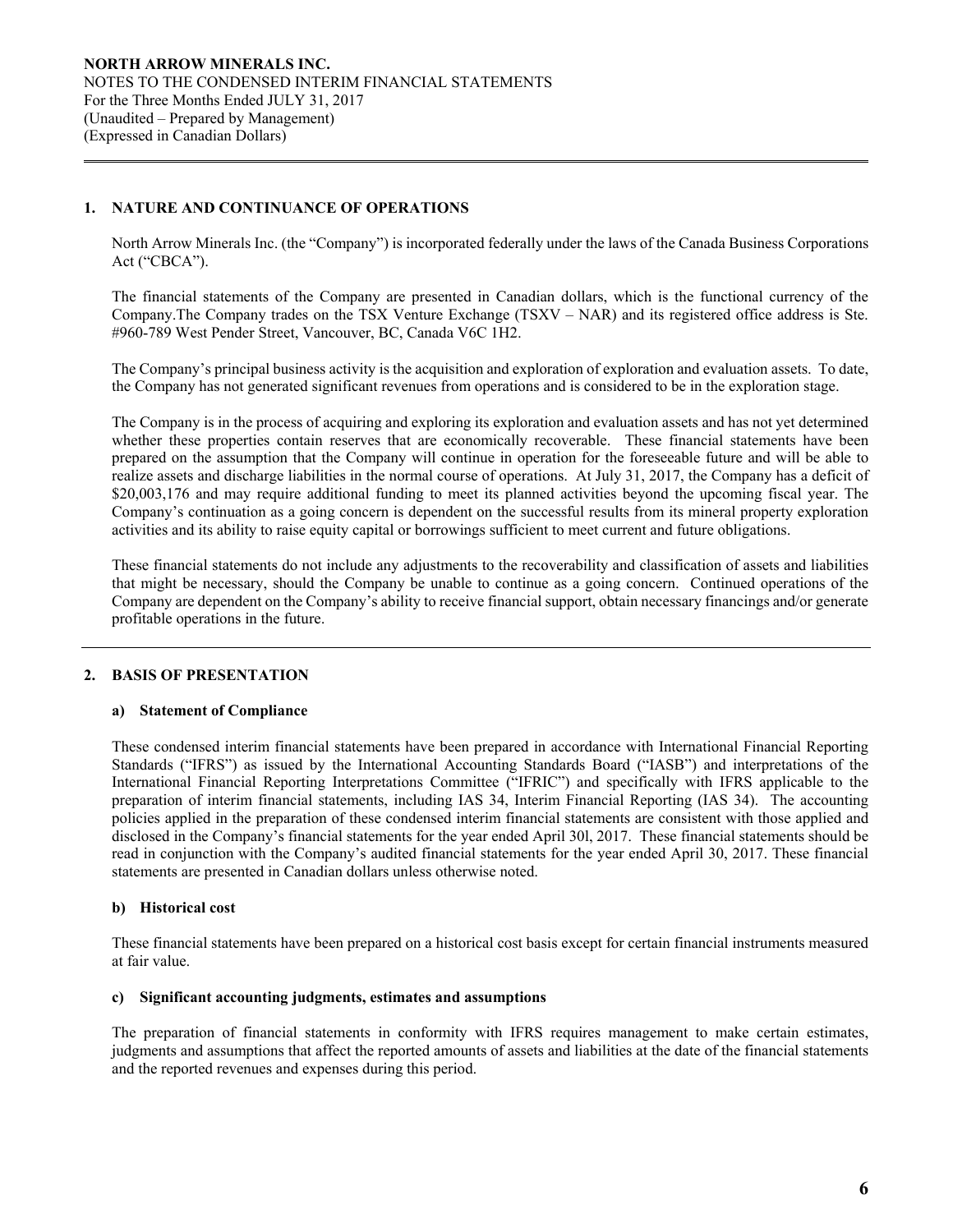### **2. BASIS OF PRESENTATION - continued**

 $\overline{a}$ 

#### **d) Significant accounting judgments, estimates and assumptions** *-* **continued**

Although management uses historical experiences and its best knowledge of the amount, events or actions to form the basis for judgments and estimates, actual results may differ from these estimates.

The most significant accounts that require estimates as the basis for determining the stated amounts include the recoverability of exploration and evaluation assets, valuation of share-based payments, marketable securities and valuation of deferred tax amounts.

Critical judgments exercised in applying accounting policies that have the most significant effect on the amounts recognized in the financial statements are as follows:

(i) Economic recoverability and probability of future benefits of exploration and evaluation costs*.* 

 Management has determined that exploration, evaluation and related costs incurred which were capitalized may have future economic benefits and may be economically recoverable. Management uses several criteria in its assessments of economic recoverability and probability of future economic benefits including geologic and other technical information, history of conversion of mineral deposits with similar characteristics to its own properties to proven and probable mineral reserves, the quality and capacity of existing infrastructure facilities, evaluation of permitting and environmental issues and local support for the project.

(ii) Valuation of share-based payments and warrants recorded as marketable securities

The Company uses the Black-Scholes Option Pricing Model for valuation of share-based payments and warrants recorded as marketable securities. Option pricing models require the input of subjective assumptions including expected price volatility, interest rates and forfeiture rate. Changes in the input assumptions can materially affect the fair value estimate and Company's earnings and equity reserves.

(iii) Income taxes

In assessing the probability of realizing income tax assets, management makes estimates related to expectations of future taxable income, applicable tax opportunities, expected timing of reversals of existing temporary differences and the likelihood that tax positions taken will be sustained upon examination by applicable tax authorities. In making its assessments, management gives additional weight to positive and negative evidence that can be objectively verified.

# **3. SIGNIFICANT ACCOUNTING POLICIES**

#### **l) New Accounting pronouncements**

i) The IASB has issued standards and amendments which have been adopted by the Company. Each of the new standards is effective for annual periods beginning on or after January 1, 2017. The adoption of the standards and amendments did not have a material effect on the financial statements.

ii) Certain pronouncements were issued by the IASB or IFRIC but are not yet effective as at July 31, 2017. The Company intends to adopt these standards and interpretations when they become effective.

The following are the accounting standards issued but not effective as of July 31, 2017 that the Company believes could be significant.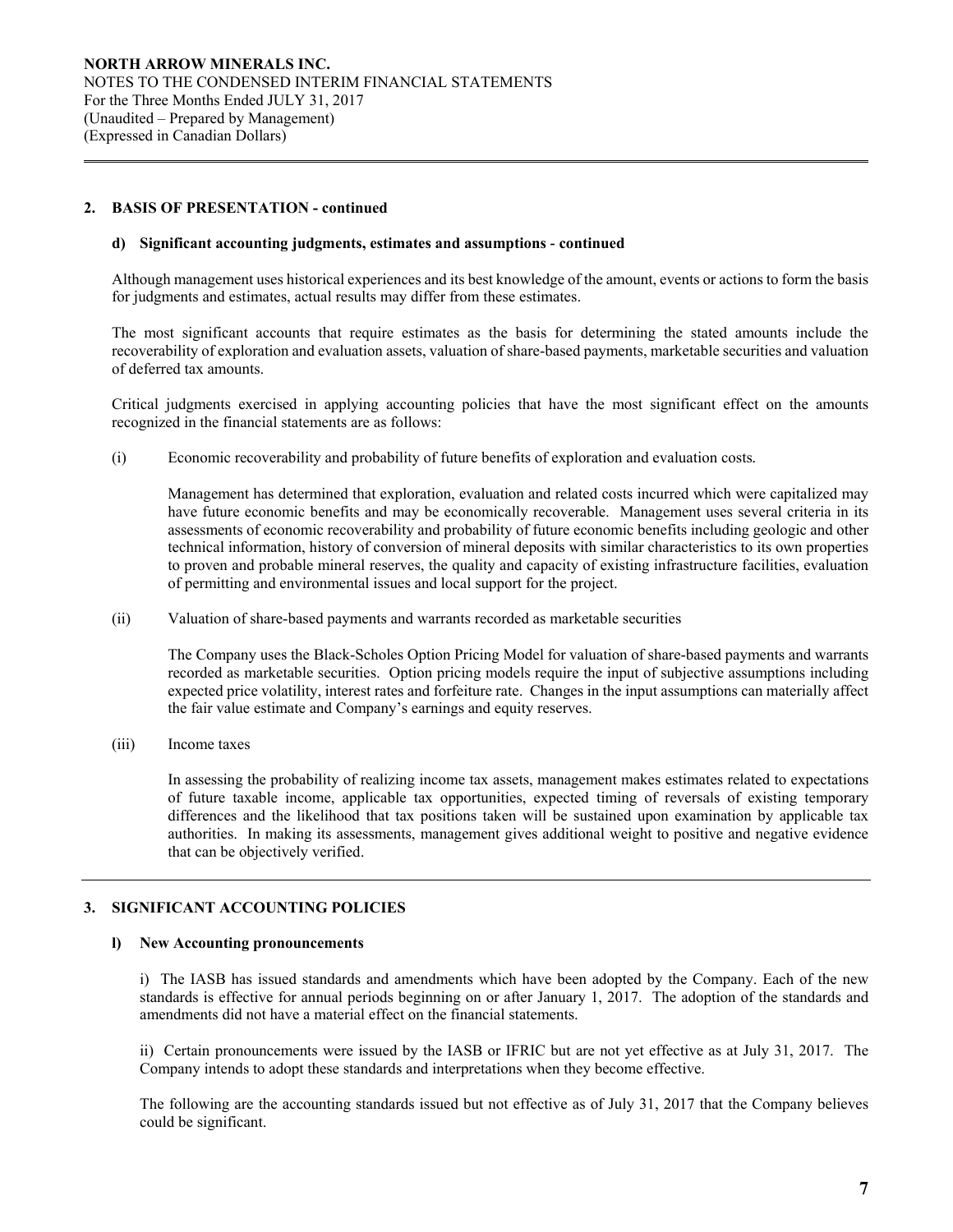### **3. SIGNIFICANT ACCOUNTING POLICIES - continued**

IFRS 9 - Financial Instruments – classification and measurement

Effective for annual periods beginning on or after January 1, 2018. This is the first part of a new standard on classification and measurement of financial assets that will replace IAS 39, "Financial Instruments: Recognition and Measurement". IFRS 9 has two measurement categories: amortized cost and fair value. All equity instruments are measured at fair value. A debt instrument is recorded at amortized cost only if the entity is holding it to collect contractual cash flows and the cash flows represent principal and interest. Otherwise it is measured at fair value with changes in fair value through profit or loss. In addition, this new standard has been updated to include guidance on financial liabilities and derecognition of financial instruments.

IFRS 16 – Leases

 $\overline{a}$ 

Effective for annual periods commencing on or after January 1, 2019, this new standard eliminates the classification of leases as either operating or finance leases and introduces a single lessee accounting model which requires the lessee to recognize assets and liabilities for all leases with a term of longer than 12 months.

The Company is currently assessing the impact of these new accounting standards on its financial statements.

### **4. FINANCIAL INSTRUMENTS AND RISK MANAGEMENT**

Financial instruments measured at fair value are classified into one of three levels in the fair value hierarchy according to the relative reliability of the inputs used to estimate the fair values. The three levels of the fair value hierarchy are:

- Level 1 Unadjusted quoted prices in active markets for identical assets or liabilities;
- Level 2 Inputs other than quoted prices that are observable for the asset or liability either directly or indirectly; and
- Level 3 Inputs that are not based on observable market data.

The Company's financial instruments consist of cash, marketable securities, receivables, accounts payable and accrued liabilities and due to related parties. Cash is carried at fair value using a Level 1 fair value measurement. The carrying value of receivables, accounts payable and accrued liabilities and due to related parties approximate their fair values due to their immediate or short-term maturity. Marketable securities consisting of common shares are recorded at fair value based on the quoted market prices in active markets at the reporting date, which is consistent with Level 1 of the fair value hierarchy**.** Marketable securities consisting of warrants are recorded at fair value based on a Black Scholes pricing model consistent with Level 3 of the fair value hierarchy.

The Company is exposed to a variety of financial risks by virtue of its activities, including credit risk, interest rate risk, liquidity risks, foreign currency risk, and equity market risk. The Company's objective with respect to risk management is to minimize potential adverse effects on the Company's financial performance. The Board of Directors provides direction and guidance to management with respect to risk management. Management is responsible for establishing controls and procedures to ensure that financial risks are mitigated to acceptable levels.

### Credit risk

Credit risk is the risk of financial loss to the Company if a counter-party to a financial instrument fails to meet its contractual obligations. The Company manages credit risk by investing its excess cash in short-term investments with investment grade ratings, issued by a Canadian chartered bank. The Company's receivables consist primarily of sales tax receivables due from the federal government and receivables from companies with which the Company has exploration agreements or options. The maximum exposure to credit risk at the reporting date is the carrying value of the Company's receivables and cash.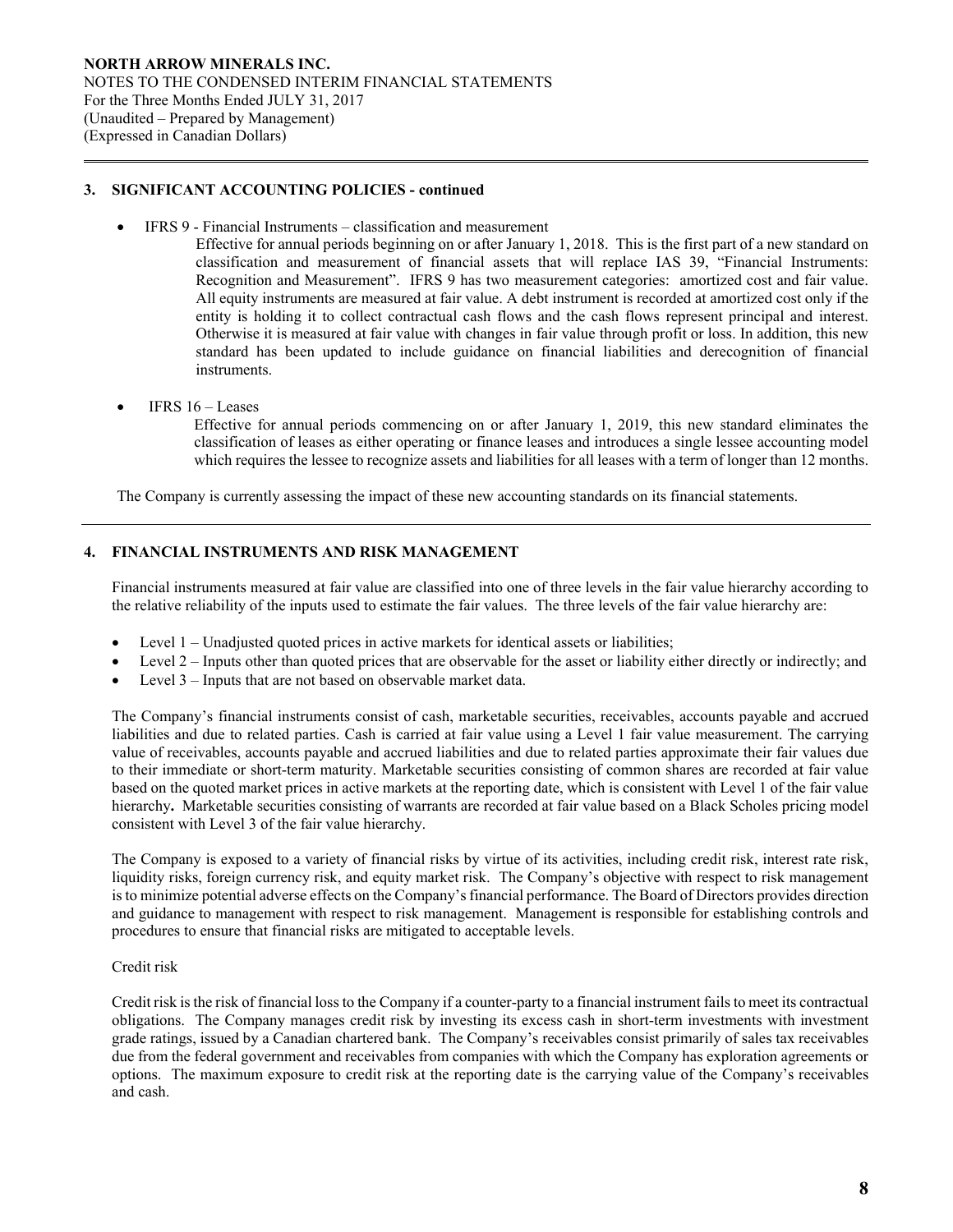### **4. FINANCIAL INSTRUMENTS AND RISK MANAGEMENT - continued**

#### Interest rate risk

 $\overline{a}$ 

Interest rate risk is the risk that the fair value or future cash flows of a financial instrument will fluctuate because of changes in market interest rates. Financial assets and liabilities with variable interest rates expose the Company to interest rate risk with respect to its cash flow. It is management's opinion that the Company is not exposed to significant interest rate risk.

#### Liquidity risk

Liquidity risk is the risk that the Company will not be able to meet its obligations as they become due. The Company's ability to continue as a going concern is dependent on management's ability to raise the funds required through future equity financings, asset sales or exploration option agreements, or a combination thereof. The Company has no regular cash flow from its operating activities. The Company manages its liquidity risk by forecasting cash flow requirements for its planned exploration and corporate activities and anticipating investing and financing activities. Management and the Board of Directors are actively involved in the review, planning and approval of annual budgets and significant expenditures and commitments. Failure to realize additional funding could cast significant doubt on the Company's ability to continue as a going concern. As at July 31, 2017, the Company had cash of \$4,254,006 (April 30, 2017 - \$368,124) available to settle current liabilities of \$342,047 (April 30, 2017 - \$83,103).

### Foreign currency risk

The Company's activities are within Canada and accordingly the Company is not subject to significant foreign currency risk.

Equity market risk

The Company is exposed to equity price risk arising from its marketable securities, which are classified as available-forsale. The Company plans to sell its marketable securities as market conditions permit, or as is required to finance the Company's operations from time-to-time.

# **5. RECEIVABLES**

|                                          | July 31, 2017        | April 30, 2017      |
|------------------------------------------|----------------------|---------------------|
| HST/GST receivables<br>Other receivables | 50,911<br>S<br>5,403 | 8,812<br>J<br>6,632 |
|                                          | 56,314<br>S          | 15,444              |

# **6. MARKETABLE SECURITIES**

a) During the year ended April 30, 2017, the Company sold its interest in the in the previously written off Torp Lake and Phoenix mineral claims to Clean Commodities Corp. (previously Athabasca Nuclear Corp.) for consideration of 2,500,000 common shares of Clean Commodities Corp. having a fair value of \$200,000 and warrants entitling the Company to purchase an additional 1,000,000 common shares at a price of \$0.20 for a period of two years with a fair value of \$33,524 under the following assumptions.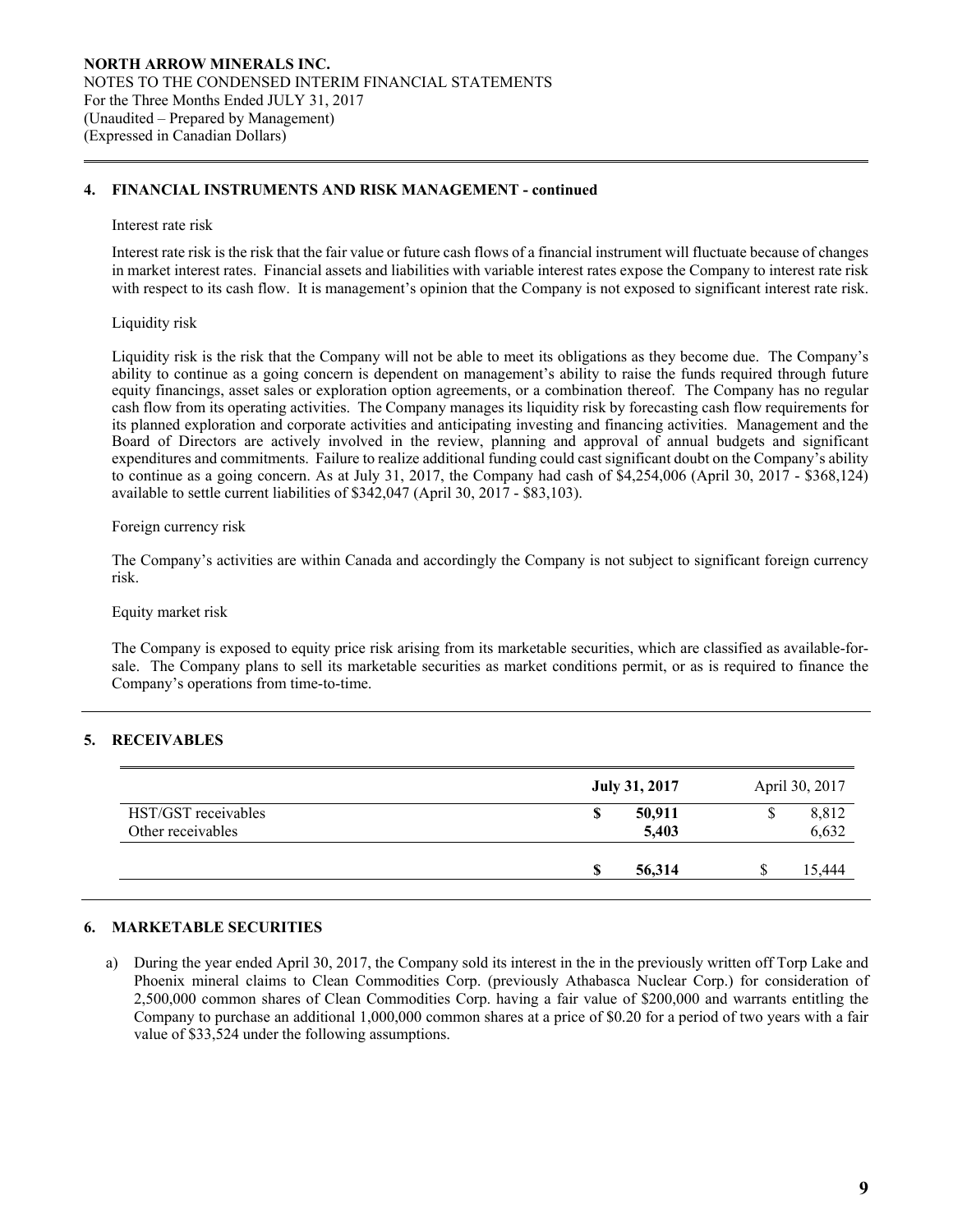# **6. MARKETABLE SECURITIES - CONTINUED**

 $\overline{a}$ 

|                               | July 31, 2017 | May 19, 2016 |
|-------------------------------|---------------|--------------|
| $Risk - free$ interest rate   | $1.00\%$      | l.00%        |
| Expected life of the warrants | 1.08 years    | 2.0 years    |
| Annualized volatility         | 120.00%       | $120.00\%$   |

b) During the three-month period ended July 31, 2017, Company completed the sale of its 100% interest in the Contwoyto Project, Nunavut, including the Butterfly gold prospect, to Crystal Exploration Inc. ("Crystal") for consideration of \$100,000 and 1,000,000 common shares of Crystal. Under the terms of the agreement, the Company received \$50,000 and 500,000 shares, having a fair value of \$52,500, on closing of the transaction with the balance of the shares and cash due on or before December 15, 2018. The Company retains a 1.0% gross overriding royalty on diamonds and a 1.0% net smelter return on precious and base metals. Half of the royalties can be purchased by Crystal at any time with the payment of \$1.0 million. The Company will also receive conditional share payments of 500,000 Crystal shares in the event that Crystal reports an inferred gold resource exceeding 250,000 ounces associated with the Butterfly gold prospect and a further 500,000 Crystal shares in the event Crystal reports a separate inferred resource of at least 250,000 ounces of gold outside of the Butterfly area.

|                                                                                                         | Cost      | <b>Unrealized</b><br>Gain (Loss) on<br><b>AFS Securities</b> | <b>Cost of FVTPL</b><br><b>Securities</b><br>Sold/Fair<br><b>Valued</b> | <b>Fair Value</b> |
|---------------------------------------------------------------------------------------------------------|-----------|--------------------------------------------------------------|-------------------------------------------------------------------------|-------------------|
| April 30, 2016                                                                                          | \$15,488  | (15,113)                                                     |                                                                         | \$<br>375         |
| Minerals<br>Adamera<br>Corp.<br>15,000 shares<br>Clean Commodities Corp.-<br>1,850,000 shares (July 31, |           | 2,925                                                        |                                                                         | 2,925             |
| $2016 - 2,500,000$ shares)                                                                              | 200,000   | (37,000)                                                     | (52,000)                                                                | 111,000           |
| Clean Commodities Corp. -<br>1,000,000 warrants                                                         | 33,524    |                                                              | (20,679)                                                                | 12,845            |
| April 30, 2017                                                                                          | \$249,012 | \$ (49,188)                                                  | (72, 679)                                                               | \$127,145         |
| Adamera<br>Minerals<br>Corp.<br>15,000 shares sold                                                      |           | 12,188                                                       | (15, 488)                                                               | (3,300)           |
| Clean Commodities Corp.-<br>1,600,000 shares (April 30,<br>$2017 - 1,850,000$ shares)                   |           | 29,000                                                       | (20,000)                                                                | 9,000             |
| Crystal Exploration Inc. -<br>500,000 shares                                                            | 52,500    | (5,000)                                                      |                                                                         | 47,500            |
| Clean Commodities Corp. -<br>1,000,000 warrants                                                         |           |                                                              | (3,750)                                                                 | (3,750)           |
| July 31, 2017                                                                                           | \$301,512 | (13,000)                                                     | (111, 917)                                                              | \$176,595         |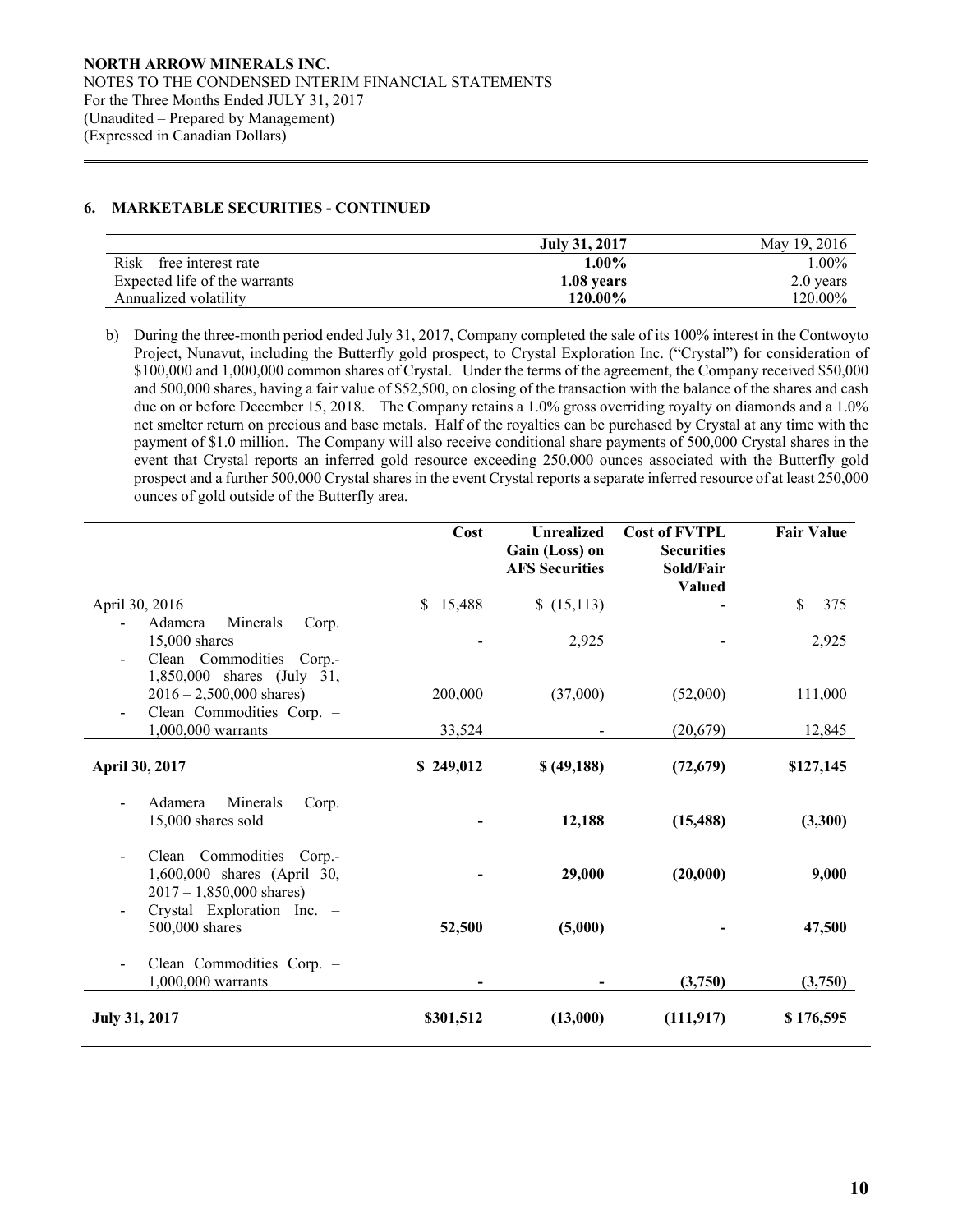# **7. EQUIPMENT**

 $\overline{a}$ 

|                                  | Office and computer | Field     |              |
|----------------------------------|---------------------|-----------|--------------|
|                                  | equipment           | equipment | <b>Total</b> |
| Cost                             |                     |           |              |
| Balance, April 30, 2017 and 2016 | \$32,759            | \$93,775  | \$126,534    |
| <b>Additions</b>                 | 7,800               |           | 7,800        |
| <b>Balance, July 31, 2017</b>    | \$40,559            | \$93,775  | \$134,334    |
|                                  |                     |           |              |
| <b>Accumulated Depreciation</b>  |                     |           |              |
| Balance, April 30, 2016          | \$13,299            | \$26,256  | \$39,555     |
| <b>Additions</b>                 | 5,840               | 13,503    | 19,343       |
| Balance, April 30, 2017          | 19,139              | 39,759    | 58,898       |
| <b>Additions</b>                 | 1,606               | 2,701     | 4,307        |
| <b>Balance, July 31, 2017</b>    | \$20,745            | \$42,460  | \$63,205     |
|                                  |                     |           |              |
| <b>Carrying amounts</b>          |                     |           |              |
| April 30, 2017                   | \$13,620            | \$54,016  | \$67,636     |
| <b>July 31, 2017</b>             | \$19,814            | \$51,315  | \$71,129     |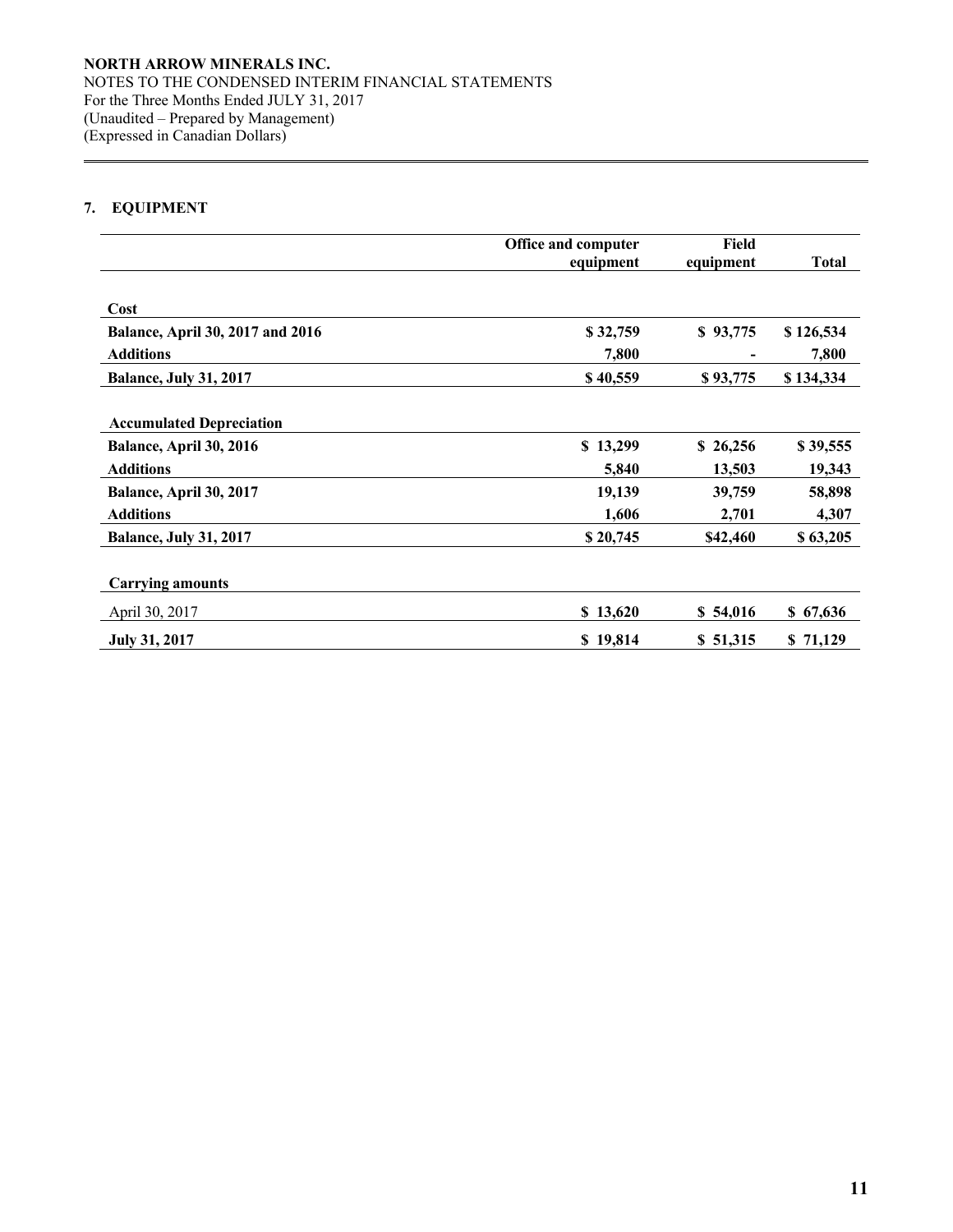# **8. EXPLORATION AND EVALUATION ASSETS**

 $\overline{a}$ 

|                                         |                | <b>Expended</b> | <b>Write-offs</b>            |                      |
|-----------------------------------------|----------------|-----------------|------------------------------|----------------------|
|                                         |                | <b>During</b>   | During the                   |                      |
|                                         | April 30, 2017 | the Period      | Period                       | <b>July 31, 2017</b> |
| <b>Diamond Properties</b>               |                |                 |                              |                      |
| Lac de Gras, Canada                     |                |                 |                              |                      |
| <b>Exploration</b> costs                | \$235,404      | \$              | \$                           | \$235,404            |
| Acquisition and tenure costs            | 277,918        |                 |                              | 277,918              |
| Geological, data collection and assays  | 153,559        |                 |                              | 153,559              |
| Office and salaries                     | 134,040        |                 |                              | 134,040              |
|                                         | 800,921        |                 |                              | 800,921              |
|                                         |                |                 |                              |                      |
| Pikoo, Canada                           |                |                 |                              |                      |
| <b>Exploration</b> costs                | 1,254,897      | 62              |                              | 1,254,959            |
| Drilling                                | 2,085,859      |                 |                              | 2,085,859            |
| Acquisition and tenure costs            | 212,097        | 537             |                              | 212,634              |
| Geological, data collection and assays  | 1,548,918      |                 |                              | 1,548,918            |
| Office and salaries                     | 615,038        | 3,073           |                              | 618,111              |
| Contribution from joint-venture partner | (637, 813)     |                 | $\qquad \qquad \blacksquare$ | (637, 813)           |
|                                         | 5,078,996      | 3,672           |                              | 5,082,668            |
| Loki, Canada                            |                |                 |                              |                      |
| <b>Exploration</b> costs                | 5,800          | 188             |                              | 5,988                |
| Acquisition and tenure costs            | 4,842          | 9,581           |                              | 14,423               |
| Geological, data collection and assays  | 70,431         |                 |                              | 70,431               |
| Office and salaries                     | 34,025         | 6,059           | $\blacksquare$               | 40,084               |
|                                         | 115,098        | 15,828          | $\overline{a}$               | 130,926              |
| Naujaat (formerly Qilalugaq), Canada    |                |                 |                              |                      |
| <b>Exploration</b> costs                | 402,134        | 214,429         |                              | 616,563              |
| Drilling                                | 240,218        | 593,486         |                              | 833,704              |
| Acquisition and tenure costs            | 313,695        | 17,694          |                              | 331,389              |
| Geological, data collection and assays  | 3,456,366      | 183,471         |                              | 3,639,837            |
| Office and salaries                     | 328,553        | 120,267         | $\overline{a}$               | 448,820              |
|                                         | 4,740,966      | 1,129,347       |                              | 5,870,313            |
|                                         |                |                 |                              |                      |
| Luxx, Canada                            |                |                 |                              |                      |
| <b>Exploration</b> costs                | 50,420         |                 |                              | 50,420               |
| Acquisition and tenure costs            | 138,733        |                 |                              | 138,733              |
| Geological, data collection and assays  | 121,301        |                 |                              | 121,301              |
| Office and salaries                     | 44,793         | $\blacksquare$  | $\overline{\phantom{a}}$     | 44,793               |
|                                         | 355,247        |                 | $\overline{a}$               | 355,247              |
| Mel, Canada                             |                |                 |                              |                      |
| <b>Exploration</b> costs                | 114,996        | 6,516           |                              | 121,512              |
| Acquisition and tenure costs            | 132,046        | 155             |                              | 132,201              |
| Geological, data collection and assays  | 573,207        | 21,109          |                              | 594,316              |
| Office and salaries                     | 87,995         |                 | L,                           | 87,995               |
|                                         | 908,244        | 27,780          | $\overline{a}$               | 936,024              |
|                                         |                |                 |                              |                      |
|                                         |                |                 |                              |                      |
| <b>TOTAL</b>                            | \$11,999,472   | \$1,176,627     | \$                           | \$<br>13,176,099     |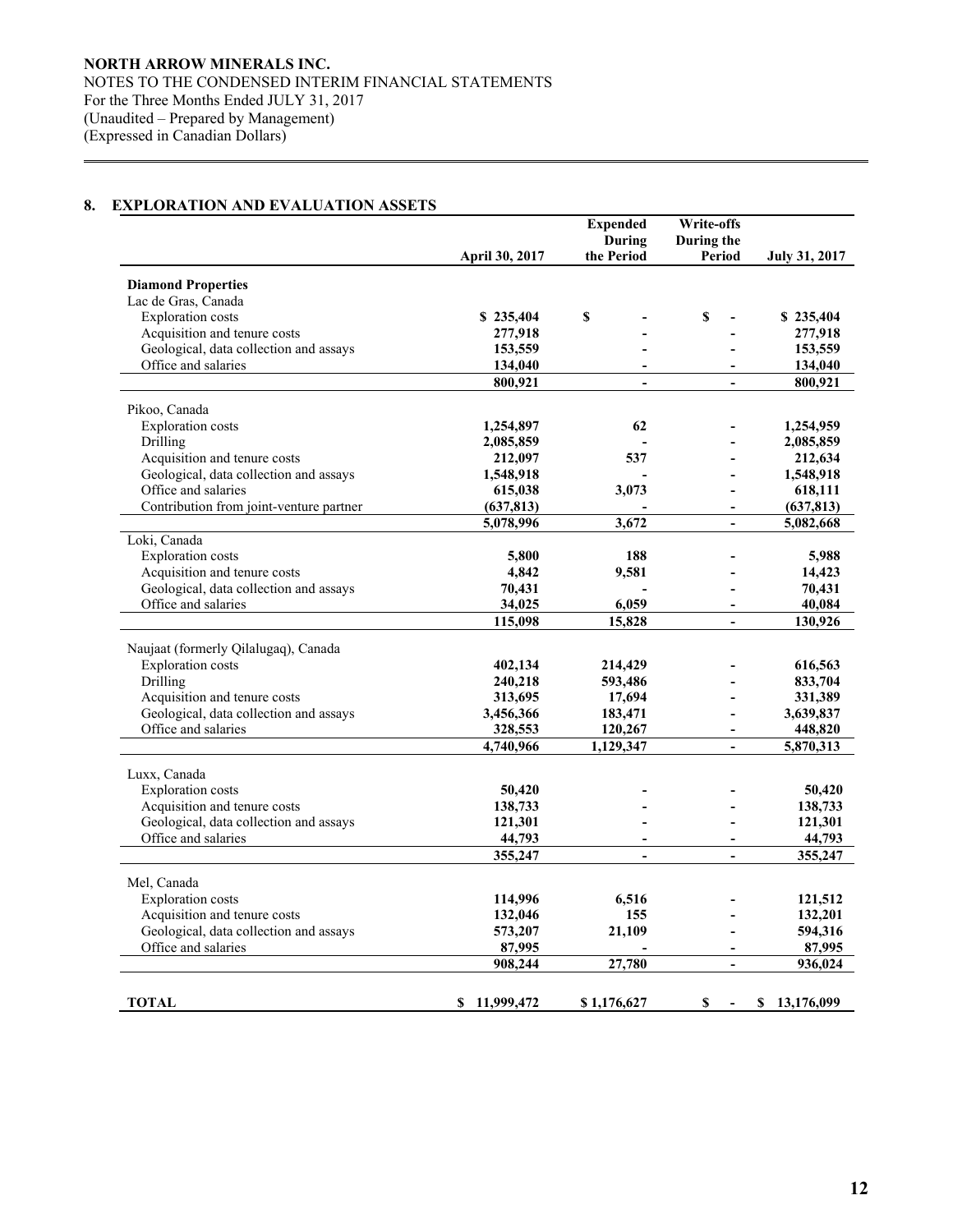# **8. EXPLORATION AND EVALUATION ASSETS**

 $\overline{a}$ 

|                                                                        |      |                      |                          | Write-offs               |                      |
|------------------------------------------------------------------------|------|----------------------|--------------------------|--------------------------|----------------------|
|                                                                        |      |                      | Expended                 | During the               |                      |
|                                                                        |      | April 30, 2016       | During the Year          | Year                     | April 30, 2017       |
|                                                                        |      |                      |                          |                          |                      |
| <b>Diamond Properties</b>                                              |      |                      |                          |                          |                      |
| Lac de Gras, Canada<br><b>Exploration</b> costs                        |      |                      | \$                       |                          |                      |
| Acquisition and tenure costs                                           |      | \$235,404<br>277,918 |                          | \$                       | \$235,404<br>277,918 |
| Geological, data collection and assays                                 |      | 153,559              |                          |                          | 153,559              |
| Office and salaries                                                    |      | 134,040              |                          |                          | 134,040              |
|                                                                        |      | 800,921              | $\overline{\phantom{a}}$ | $\overline{\phantom{a}}$ | 800,921              |
|                                                                        |      |                      |                          |                          |                      |
| Pikoo, Canada                                                          |      |                      |                          |                          |                      |
| <b>Exploration</b> costs                                               |      | 1,242,974            | 11,923                   |                          | 1,254,897            |
| Drilling                                                               |      | 2,085,859            |                          |                          | 2,085,859            |
| Acquisition and tenure costs                                           |      | 14,581               | 197,516                  |                          | 212,097              |
| Geological, data collection and assays                                 |      | 1,374,630            | 223,510                  | (49, 222)                | 1,548,918            |
| Office and salaries                                                    |      | 529,006              | 86,032                   |                          | 615,038              |
| Contribution from joint-venture partner                                |      | (637, 813)           |                          | $\overline{\phantom{a}}$ | (637, 813)           |
|                                                                        |      | 4,609,237            | 518,981                  | (49, 222)                | 5,078,996            |
|                                                                        |      |                      |                          |                          |                      |
| Loki, Canada<br><b>Exploration</b> costs                               |      |                      | 5,800                    |                          | 5,800                |
| Acquisition and tenure costs                                           |      |                      | 4,842                    |                          | 4,842                |
| Geological, data collection and assays                                 |      |                      | 70,431                   |                          | 70,431               |
| Office and salaries                                                    |      |                      | 34,025                   |                          | 34,025               |
|                                                                        |      |                      | 115,098                  |                          |                      |
|                                                                        |      |                      |                          |                          | 115,098              |
| Naujaat (formerly Qilalugaq), Canada                                   |      |                      |                          |                          |                      |
| Exploration costs                                                      |      | 357,350              | 44,784                   |                          | 402,134              |
| Drilling                                                               |      |                      | 240,218                  |                          | 240,218              |
| Acquisition and tenure costs                                           |      | 73,670               | 240,025                  |                          | 313,695              |
| Geological, data collection and assays                                 |      | 3,395,314            | 61,052                   |                          | 3,456,366            |
| Office and salaries                                                    |      | 252,634              | 75,919                   | $\overline{\phantom{a}}$ | 328,553              |
|                                                                        |      | 4,078,968            | 661,998                  |                          | 4,740,966            |
|                                                                        |      |                      |                          |                          |                      |
| Luxx, Canada                                                           |      |                      |                          |                          |                      |
| <b>Exploration</b> costs                                               |      | 50,420               | 94                       |                          | 50,420               |
| Acquisition and tenure costs<br>Geological, data collection and assays |      | 138,639<br>121,301   |                          |                          | 138,733<br>121,301   |
| Office and salaries                                                    |      | 43,221               | 1,572                    |                          | 44,793               |
|                                                                        |      | 353,581              | 1,666                    | $\overline{\phantom{a}}$ | 355,247              |
|                                                                        |      |                      |                          |                          |                      |
| Mel, Canada                                                            |      |                      |                          |                          |                      |
| <b>Exploration</b> costs                                               |      | 83,128               | 31,868                   |                          | 114,996              |
| Acquisition and tenure costs                                           |      | 130,866              | 1,180                    |                          | 132,046              |
| Geological, data collection and assays                                 |      | 444,364              | 128,843                  |                          | 573,207              |
| Office and salaries                                                    |      | 55,906               | 32,089                   |                          | 87,995               |
|                                                                        |      | 714,264              | 193,980                  | $\overline{\phantom{a}}$ | 908,244              |
| Redemption, Canada                                                     |      |                      |                          |                          |                      |
| <b>Exploration</b> costs                                               |      |                      | 5,399                    | (5,399)                  |                      |
| Drilling                                                               |      |                      | 21,436                   | (21, 436)                |                      |
| Acquisition and tenure costs                                           |      |                      | 12,859                   | (12, 859)                |                      |
| Geological, data collection and assays                                 |      |                      | 6,567                    | (6, 567)                 |                      |
| Office and salaries                                                    |      |                      | 21,461                   | (21,461)                 |                      |
| Recoveries                                                             |      |                      | (66,000)                 | 66,000                   |                      |
|                                                                        |      | $\overline{a}$       | 1,722                    | (1, 722)                 |                      |
|                                                                        |      |                      |                          |                          |                      |
| <b>TOTAL</b>                                                           | $\$$ | 10,556,971           | \$1,493,445              | \$ (50,944)              | 11,999,472<br>\$     |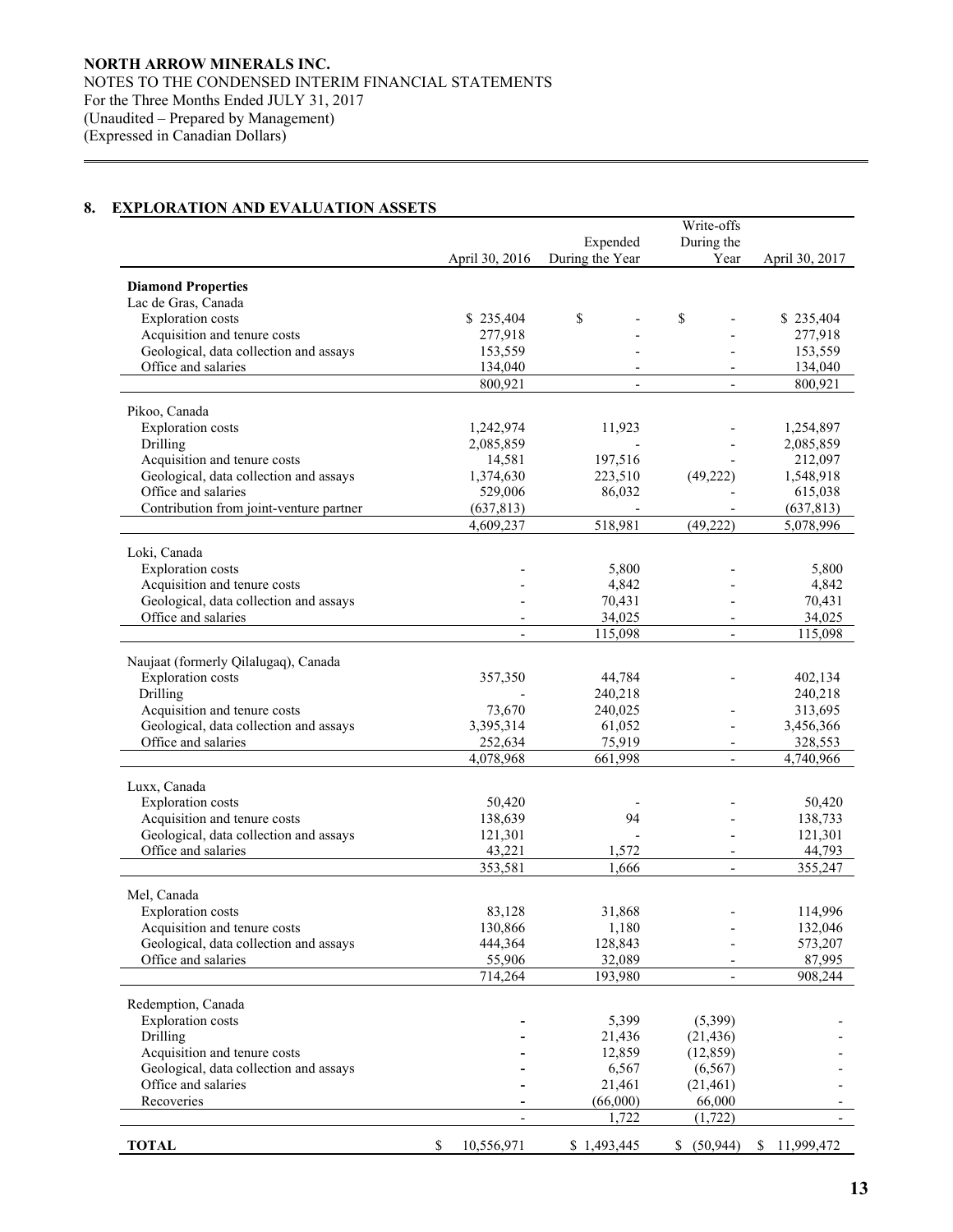Title to exploration and evaluation assets involves certain inherent risks due to the difficulties of determining the validity of certain claims as well as the potential for problems arising from the frequently ambiguous conveyancing history characteristic of many exploration and evaluation assets. The Company has investigated title to all of its exploration and evaluation assets and, to the best of its knowledge, title to all of these assets are in good standing.

### **Diamond Properties, Canada**

 $\overline{a}$ 

#### Lac de Gras project, Northwest Territories

In August 2011, the Company entered into an option agreement with Harry Winston Diamond Mines Ltd. (subsequently Dominion Diamond Corp.) ("Dominion"), and Springbok Holdings Inc. ("Springbok"), to jointly explore Springbok and the Company's Lac de Gras property and Dominion's land holdings contiguous to Springbok and the Company's Lac de Gras property located in the Lac de Gras region of the Northwest Territories (collectively, the "JV Property"). Under the terms of the agreement, Dominion had to incur more than \$5,000,000 of exploration expenditures to earn a 55% interest in the joint venture and the Company and Springbok would share equally a 45% interest in the JV Property.

On October 24, 2012, the Company entered into an agreement with Springbok to acquire Springbok's interest in the JV Property (the "Springbok Interests"). Under the terms of the agreement with Springbok, the Company issued 1,000,000 shares at a value of \$235,000 to Springbok for the Springbok Interests. As additional consideration, in the event that the Company subsequently incurs \$2 million in joint venture expenditures on the JV Property, the Company will issue to Springbok that number of common shares of the Company having a value of \$1 million.

During the year ended April 30, 2015, Dominion had incurred \$5,000,000 of expenditure and earned a 55% interest in the joint venture.

In October 2015, the Company and Dominion finalized a joint venture agreement having an effective date of June 1, 2015 to govern the ongoing evaluation, on the basis of a 45%/55% (North Arrow/Dominion) joint venture, of the JV Property. Subsequent to December 2015, the Company has elected not to contribute its proportionate share of costs to the 2016 (F2017) and 2017 (F2018) exploration programs and holds an approximate 37% interest in the joint venture at July 31, 2017.

Timiskaming, Pikoo and Naujaat (formerly Qilalugaq) Diamond Projects, Canada

In April 2013, the Company closed an assignment agreement with 0954506 B.C. Ltd. ("BCCo") under which the Company acquired BCCo's interest and obligations in three option agreements to earn 80% interests in the Timiskaming, Pikoo and Naujaat diamond projects. Stornoway Diamond Corporation ("Stornoway") was the holder of a 100% interest in all three projects. BCCo is a private company controlled by a party related to a director of the Company.

Under the terms of the assignment agreement the Company paid BCCo \$20,000 and issued BCCo 500,000 transferrable share purchase warrants having a fair value of \$314,325 which was included in acquisition costs at the time the Company earned its interest in the Timiskaming project. Each share purchase warrant entitles the holder to acquire one common share of the Company at a price of \$0.25 for a period of five years from the date of issuance.

During the year ended April 30, 2014, the Company earned an 80% interest in the Timiskaming diamond project in accordance with the terms of the option agreement with Stornoway. Accordingly, ongoing evaluation of the project is subject to an 80%/20% (Company/Stornoway) participating joint venture.

During the year ended April 30, 2016, the Company wrote off \$497,300 of exploration and acquisition costs related to the Timiskaming project in recognition of the lack of significant planned exploration expenditures on the property.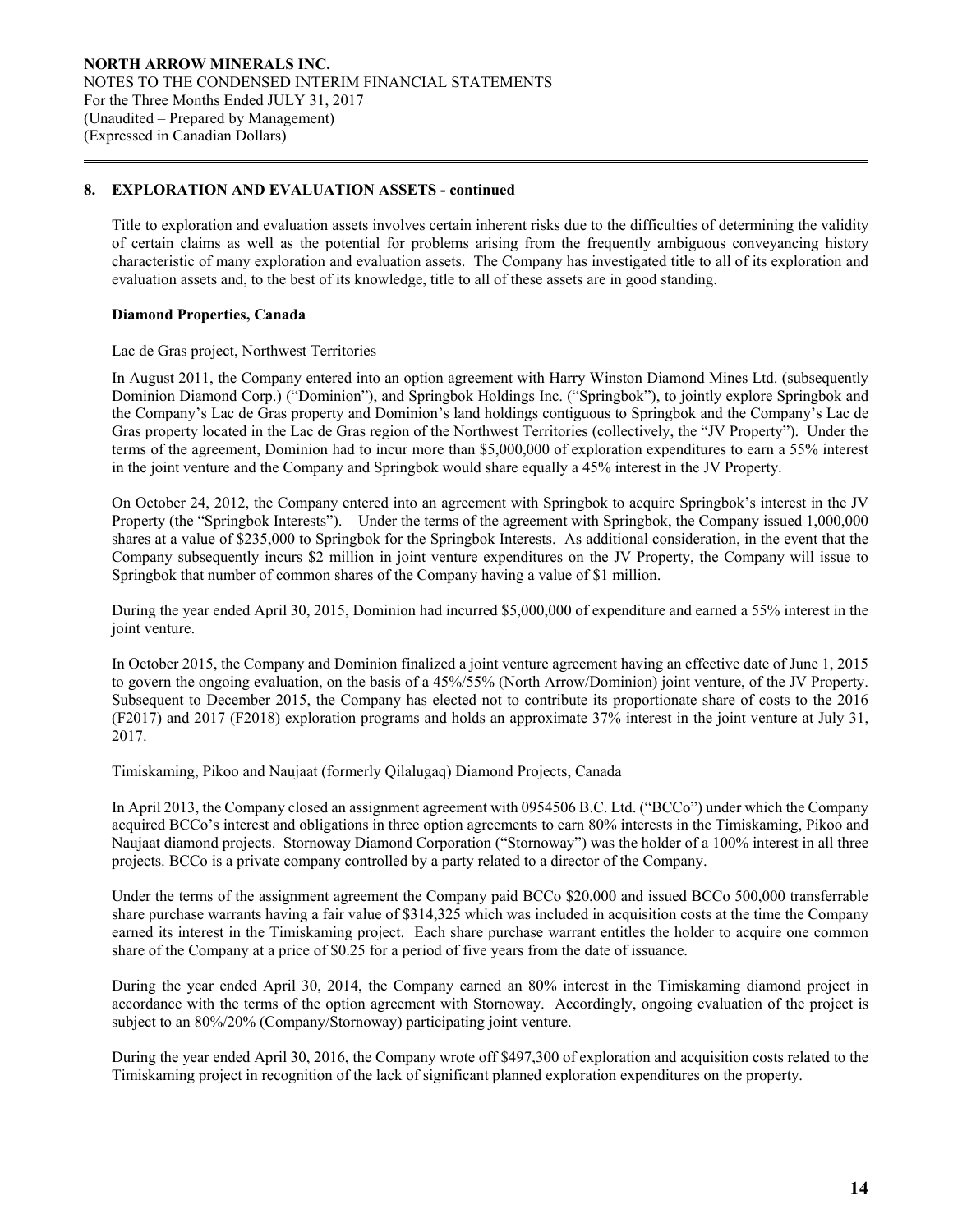#### **Diamond Properties, Canada - continued**

 $\overline{a}$ 

Naujaat (formerly Qilalugaq) project, Nunavut

During the year ended April 30, 2016, the Company earned an 80% interest in the Naujaat project in accordance with the terms of an option agreement with Stornoway.

Effective February 15, 2017, the Company acquired Stornoway's remaining interests in the Naujaat and Pikoo (see below) diamond projects by issuing to Stornoway 2,000,000 common shares of the Company. The shares were issued at a fair value of \$380,000 of which \$190,000 was allocated to acquisition costs for the Naujaat project. In addition, the Company agreed to pay Stornoway \$2.5 million at the time the first royalty payments relating to the Naujaat project are payable. Stornoway retains a 0.5% GOR and NSR on diamond, precious metal and base metal production from the Naujaat project.

The Naujaat project is also subject to an additional 3% net smelter royalty ("NSR") on metals and a 3% gross production royalty ("GPR") on industrial minerals, including diamonds. Effective November 21, 2016, the Company reached an agreement with the underlying royalty holder where each of the NSR and GPR may be reduced to from 3% to 1% subject to future contingent cash payments totaling \$5.15 million and future staged exploration expenditures totalling \$20 million.

### Pikoo project, Saskatchewan

During the year ended April 30, 2014, the Company earned an 80% interest in the Pikoo diamond project in accordance with the terms of an option agreement with Stornoway.

Effective February 15, 2017, the Company acquired Stornoway's remaining interests in the Pikoo and Naujaat (see above) diamond projects by issuing to Stornoway 2,000,000 common shares of the Company. The shares were issued at a fair value of \$380,000 of which \$190,000 was allocated to acquisition costs for the Pikoo project. In addition, the Company agreed to pay Stornoway \$1.25 million at the time the first royalty payments relating to the Pikoo project are payable. Stornoway retains a 1% GOR and NSR on diamond, precious metal and base metal production from the Pikoo project.

In September 2014, the Company entered into separate option agreements with three third parties to acquire interests in mineral properties in the Pikoo diamond project area. Under the terms of the agreements the Company could acquire 70% interests in the properties by reimbursing staking costs totalling \$5,600 (paid) and discovering a kimberlite on the properties within a three-year period. In the event that the Company earned an interest in any of the properties, the property in question would be subject to a 2% GOR on diamonds, payable to the vendor. During the year ended April 30, 2017, the Company relinquished its option interest in the three agreements and wrote-off \$49,222 of expenditures.

#### Redemption project, Northwest Territories

In July 2013, the Company entered into an option agreement with Arctic Star Resources Ltd. ("Arctic Star") whereby it could earn a 55% interest in Arctic Star's Redemption project in the Lac de Gras region of the Northwest Territories by incurring \$5,000,000 in exploration expenditures prior to July 1, 2017. On July 11, 2014, the Company and Arctic Star signed an addendum to the option agreement under which the project area was expanded to include three additional mineral claims and one mining lease.

Effective January 25, 2016 the Company closed the sale of a royalty interest in the Redemption property to Umgeni Holdings International Limited ("Umgeni") for \$800,000. Umgeni is a private company of which a director of the Company is a beneficiary of the sole shareholder. Umgeni paid the Company \$800,000 to acquire the following royalty interests in the Redemption project:

• a 1.25% GOR and 1.25% NSR on 12 mineral claims and 5 mining leases (the "ADD Claims") that were subject to the option agreement with Arctic Star. These 1.25% royalties are payable from the Company's ultimate interest in the ADD claims and the Company will have sole responsibility for paying them.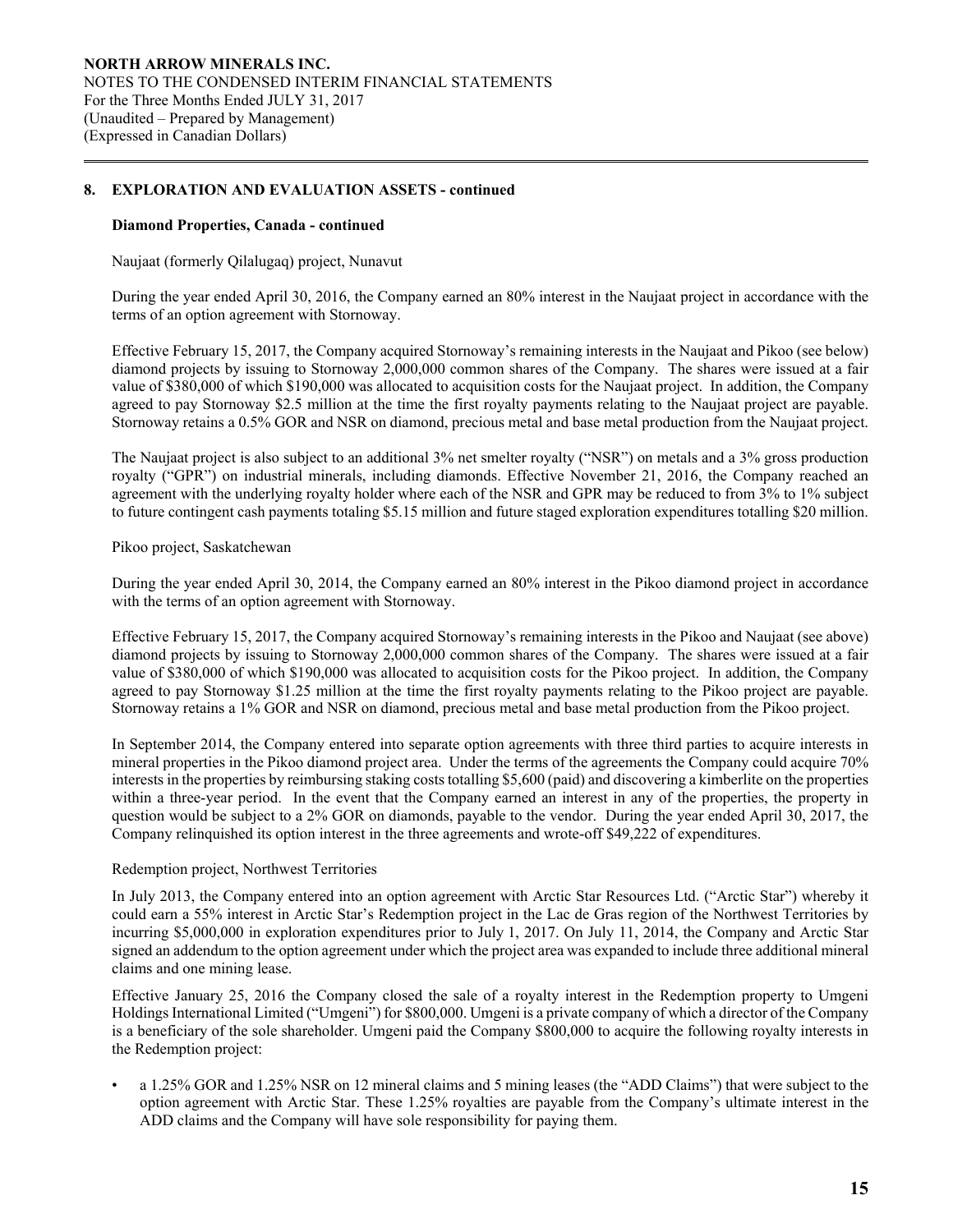### **Diamond Properties, Canada - continued**

 $\overline{a}$ 

Redemption project, Northwest Territories - continued

In addition, Umgeni also acquired certain royalty interests in the Company's Loki diamond project (see below).

Effective April 30, 2016, the Company wrote off exploration and acquisition costs of \$2,290,248 related to the Redemption project in recognition of the lack of exploration success with the drilling programs. In August, 2016, Umgeni elected not to acquire the Company's interest in the option agreement and the Company issued a notice to Arctic Star of the Company's intent to relinquish its option to earn an interest in the Redemption project. Further to the July 11, 2014 addendum to the option agreement, the Company also notified Arctic Star of the Company's intent to retain a 55% interest in one mineral claim contiguous to the Redemption project. This mineral claim remains subject to Umgeni's 1.25% GOR and 1.25% NSR referred to above.

### Loki project, Northwest Territories

The Loki project consists 17 mineral claims staked in the Lac de Gras region of the Northwest Territories. The Company holds a 100% interest in these claims. Twelve of the claims are subject to a 1.5% GOR on diamonds ("GOR") and a 1.5% NSR on base and precious metals granted to Umgeni under the terms of the January 25, 2016 royalty purchase agreement referred to above.

### Mel project, Nunavut

The Company maintains a 100% interest in the Mel diamond project in Nunavut. The project was acquired from Anglo Celtic Explorations Ltd., a private company controlled by a director, for 250,000 warrants entitling the holder to acquire 250,000 shares at a price of \$0.65 per share and is subject to a 1% gross overriding royalty (GOR) payable to Anglo Celtic Exploration Ltd. The Company retains the right to buy back one half of the GOR for \$1,000,000 at any time.

# Luxx project, Nunavut

The Company maintains a 100% interest in the Luxx diamond project in Nunavut. The project was acquired from Anglo Celtic Explorations Ltd., a private company controlled by a director, for 250,000 warrants entitling the holder to acquire 250,000 shares at a price of \$0.65 per share and is subject to a 1% gross overriding royalty (GOR) payable to Anglo Celtic Exploration Ltd. The Company retains the right to buy back one half of the gross overriding royalty for \$1,000,000 at any time.

# **Other Properties**

#### Beaverdam, North Carolina, USA

Effective September 30, 2016, the Company sold data and information related to the previously written off Beaverdam Project in North Carolina to WCP Resources Ltd. for proceeds of \$66,250 (US\$50,000).

#### Torp Lake, Nunavut and Phoenix, Northwest Territories

Effective May 19, 2016, the Company sold its interest in the in the previously written off Torp Lake and Phoenix mineral claims to Clean Commodities Corp. (Note 6) for consideration of 2,500,000 common shares of Clean Commodities Corp. having a fair value of \$200,000 and warrants entitling the Company to purchase an additional 1,000,000 common shares at a price of \$0.20 for a period of two years with a fair value of \$33,524 (Note 6).

#### Contwoyto, Nunavut

During the three months ended July 31, 2017, the Company completed the sale of its 100% interest in the Contwoyto Project, Nunavut, including the Butterfly gold prospect, to Crystal Exploration Inc. ("Crystal") for consideration of \$100,000 and 1,000,000 common shares of Crystal. Under the terms of the agreement, the Company received \$50,000 and 500,000 shares on closing of the transaction with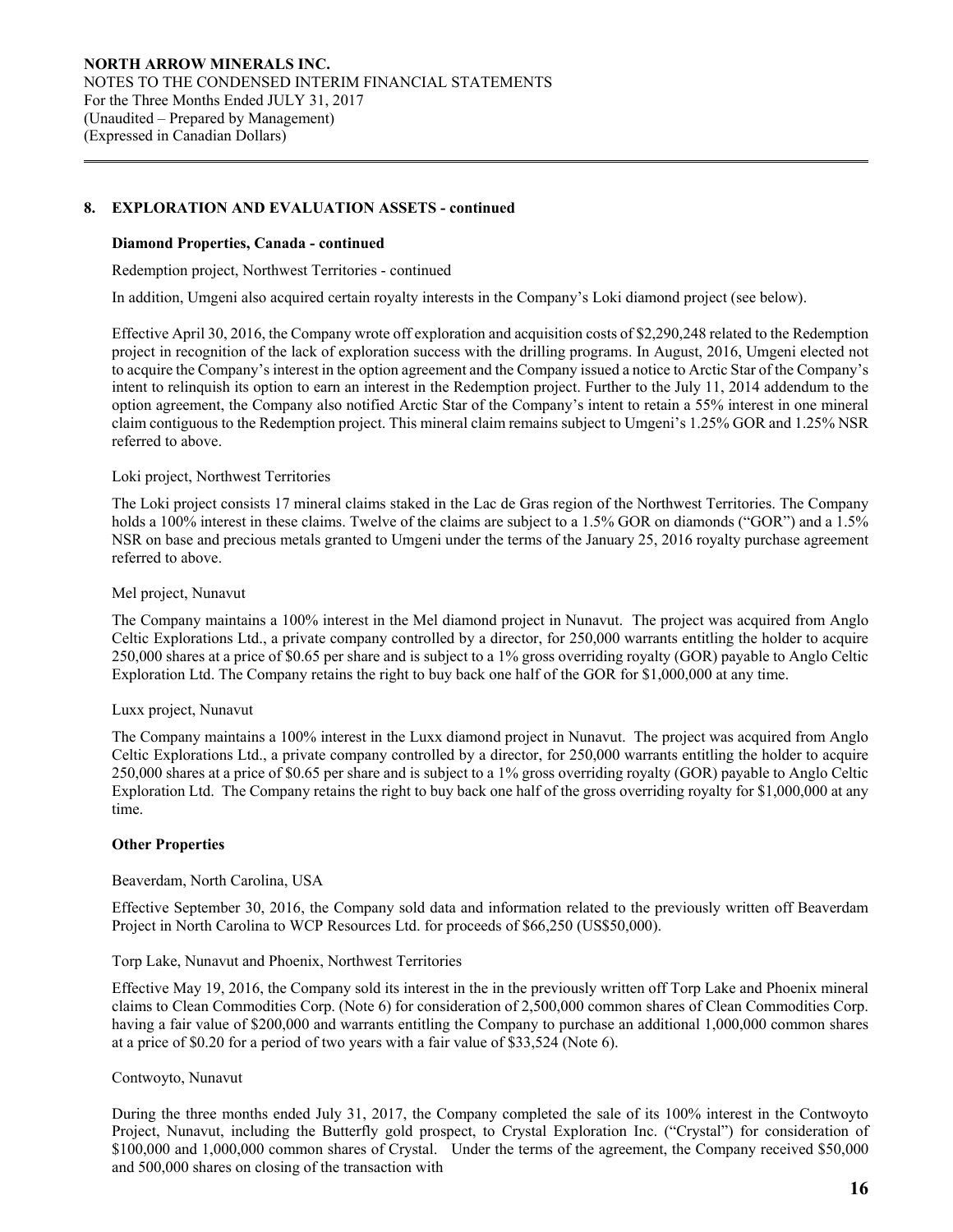#### **Other Properties – continued**

 $\overline{a}$ 

Conwoyto, Nunavut – continued

the balance of the shares and cash due on or before December 15, 2018. The Company retains a 1.0% gross overriding royalty on diamonds and a 1.0% net smelter return on precious and base metals. Half of the royalties can be purchased by Crystal at any time with the payment of \$1.0 million. The Company will also receive conditional share payments of 500,000 Crystal shares in the event that Crystal reports an inferred gold resource exceeding 250,000 ounces associated with the Butterfly gold prospect and a further 500,000 Crystal shares in the event Crystal reports a separate inferred resource of at least 250,000 ounces of gold outside of the Butterfly area.

# **9. ACCOUNTS PAYABLE AND ACCRUED LIABILITIES**

|                                       | July 31, 2017       | April 30, 2017 |                  |  |
|---------------------------------------|---------------------|----------------|------------------|--|
| Trade payables<br>Accrued liabilities | \$309,047<br>33,000 | ۵D             | 50,103<br>33,000 |  |
|                                       | \$342,047           |                | 83,103           |  |

#### **10. CAPITAL STOCK AND RESERVES**

#### **Authorized share capital**

The authorized share capital of the Company is an unlimited number of common shares without par value.

#### **Share issuances**

- a) On February 15, 2017, the Company issued 2,000,000 common shares in conjunction with its acquisition of Stornoway's remaining interests in the Naujaat and Pikoo diamond projects and allocated 1,000,000 shares to each of the projects as acquisition costs at a valuation of \$190,000 to each project.
- b) On May 18, 2017, the Company completed a non-brokered private placement of 20,000,000 units at a price of \$0.25 per unit for gross proceeds of \$5,000,000. Each unit consisted of one common share and one common share purchase warrant. At May 18, 2017, the Company's market price was \$0.215 per share; accordingly, \$700,000 of the proceeds were assigned to the value of the warrants under the residual method. Each warrant entitles the holder to purchase one additional common share at a price of \$0.40 per share for a period of three years.

 At the Company's Annual General Meeting held on November 9, 2016, the shareholders approved the adoption of a new stock option plan (the "Plan"). The Plan gives the directors the authority to grant options to directors, officers, employees and consultants. The maximum number of shares to be issued under the Plan is 10% of the issued and outstanding common shares at the time of the grant. The exercise price of each option granted shall not be less than the market price at the date of grant less a discount up to 25% in accordance with the policies of the TSX Venture Exchange ("TSXV").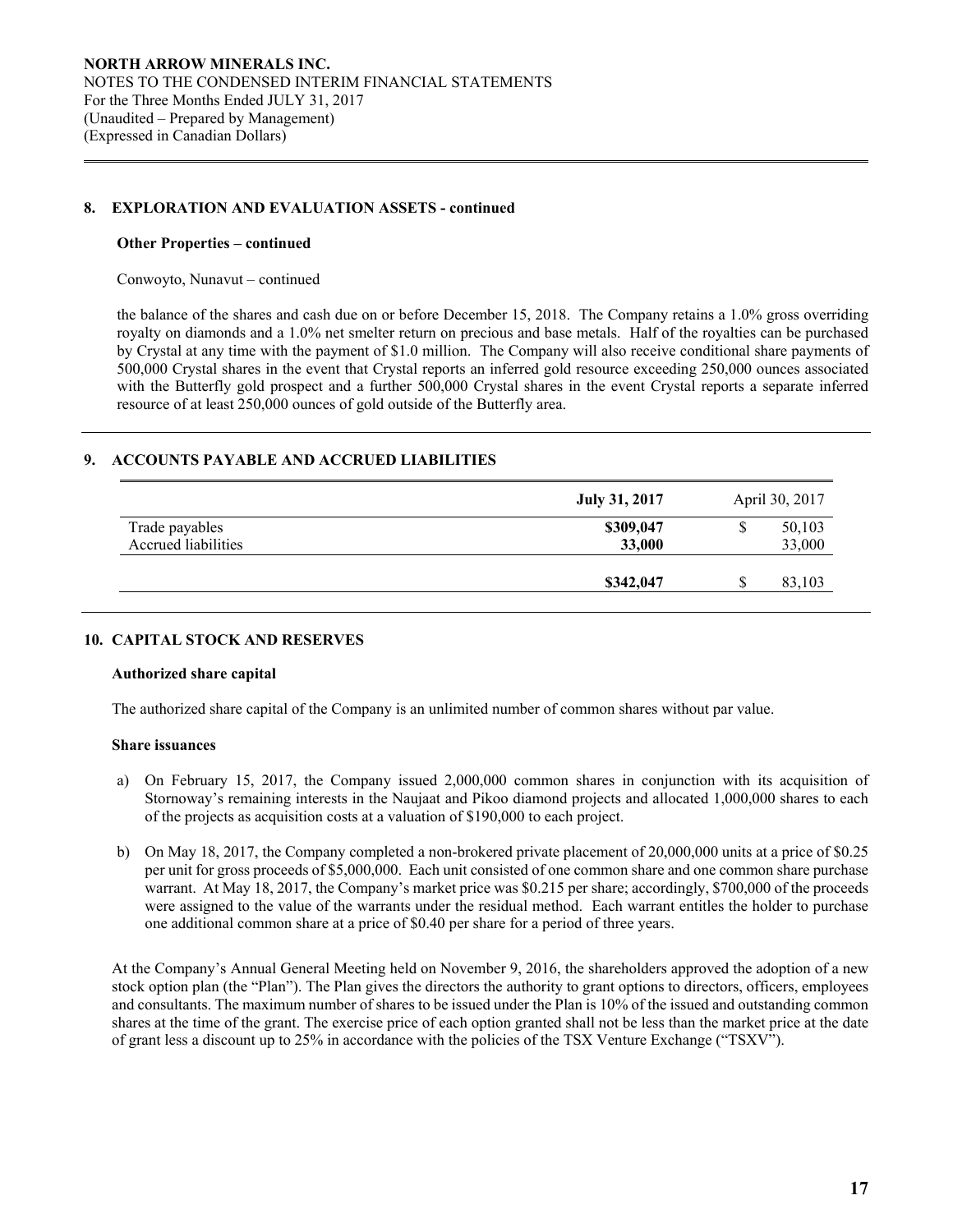### **10. CAPITAL STOCK AND RESERVES – continued**

#### **Stock options and warrants – continued**

#### **Stock options and warrants**

 $\overline{a}$ 

Options granted can have a term up to 5 years with vesting provisions determined by the directors in accordance with TSXV policies for Tier 2 Issuers, with a typical vesting period of 25% upon grant and 25% every six months thereafter.

| As at July 31, 2017, the following stock options were outstanding: |  |  |
|--------------------------------------------------------------------|--|--|
|                                                                    |  |  |

| Number of | Exercise    | Number of            |                    |
|-----------|-------------|----------------------|--------------------|
| Shares    | Price       | <b>Shares Vested</b> | <b>Expiry Date</b> |
| 2,075,000 | 0.27<br>S   | 2,075,000            | May 10, 2018       |
| 200,000   | 0.50<br>S   | 200,000              | September 23, 2018 |
| 985,000   | 0.70<br>S   | 985,000              | January 28, 2019   |
| 680,000   | 0.60<br>\$. | 680,000              | September 25, 2019 |
| 200,000   | 0.54<br>S   | 200,000              | December 16, 2019  |
| 2,230,000 | 0.27        | 557,500              | June 23, 2022      |
| 6,370,000 |             | 4,697,500            |                    |

A summary of the Company's stock option activity is as follows:

|                         |            | Weighted         |
|-------------------------|------------|------------------|
|                         | Number     | Average Exercise |
|                         | of Options | Price            |
| Balance, April 30, 2015 | 4,318,000  | 0.47<br>S.       |
| Expired and forfeited   | (125,000)  | 0.51             |
| Balance, April 30, 2016 | 4,193,000  | 0.47             |
| Expired and forfeited   | (53,000)   | 2.00             |
| Balance, April 3, 2017  | 4,140,000  | 0.45             |
| Options granted         | 2,230,000  | 0.27             |
| Balance, July 31, 2017  | 6,370,000  | 0.39             |

#### **Share-based compensation**

 During the three months ended July 31, 2017, the Company granted 2,230,000 stock options (July 31, 2016 – nil) having a total fair value of \$457,377 and a weighted average grant-date value of \$0.21 per option. During the three months ended July 31, 2017, the Company recognized share-based compensation of \$264,010 (July 31, 2016 – \$2,068) relating to options vested during the period.

The fair value of options granted was estimated on the date of grant using the Black-Scholes option pricing model, with the following assumptions:

|                                 |               | Three Months ended Three Months ended |
|---------------------------------|---------------|---------------------------------------|
|                                 | July 31, 2017 | July 31, 2016                         |
| Risk-free interest rate         | 1.33%         |                                       |
| Expected dividend yield         | Nil           |                                       |
| Expected stock price volatility | 131.43%       |                                       |
| Expected life                   | 5 years       |                                       |
| Expected forfeiture rate        | Nil           |                                       |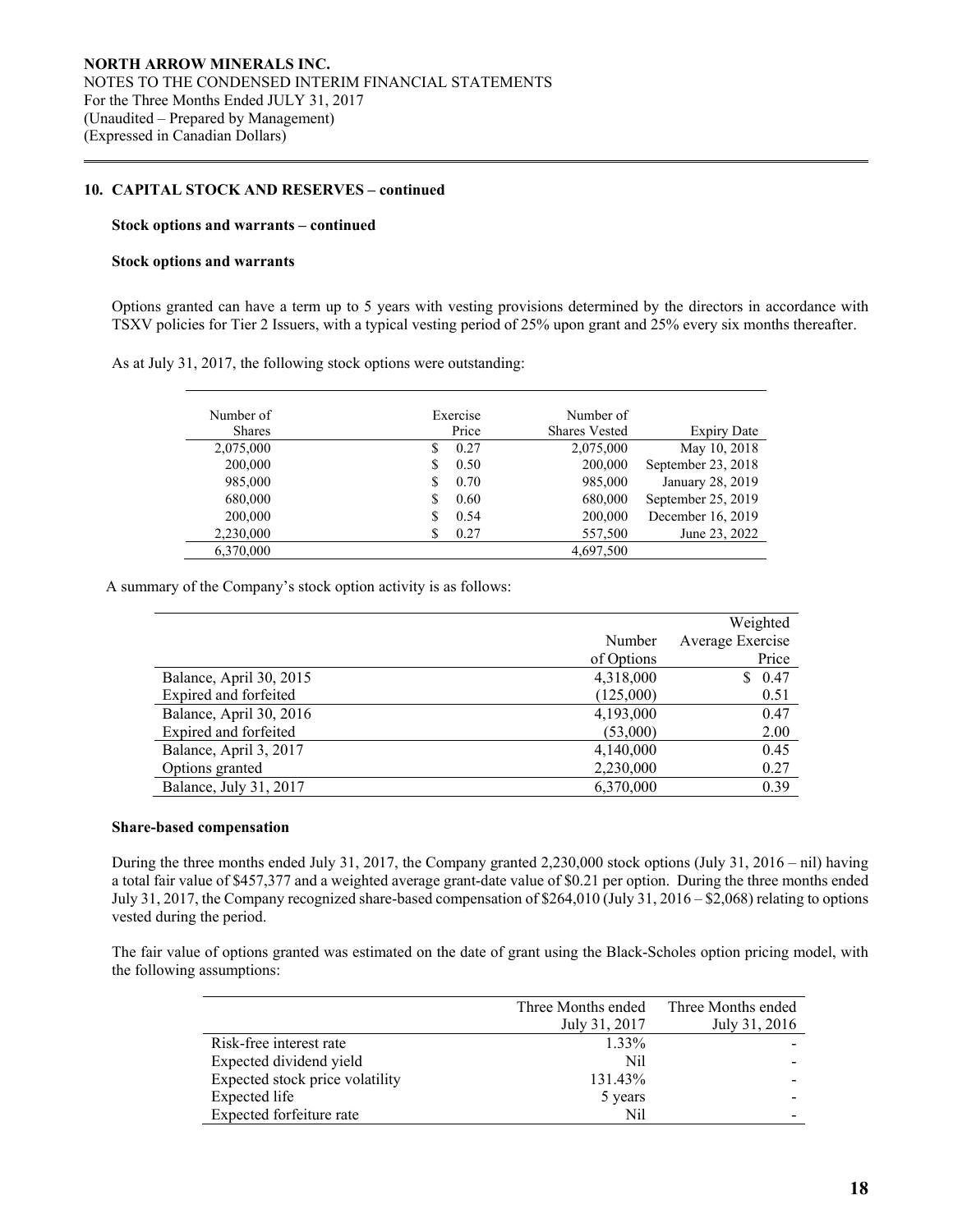### **10. CAPITAL STOCK AND RESERVES – continued**

#### **Stock options and warrants – continued**

 $\overline{a}$ 

A summary of the Company's warrant activity is as follows:

|                                                                                         | Number        | Weighted              |
|-----------------------------------------------------------------------------------------|---------------|-----------------------|
|                                                                                         | of            | Average               |
|                                                                                         | Warrants      | <b>Exercise Price</b> |
|                                                                                         |               |                       |
| Balance, April 30, 2016 and April 30, 2017                                              | $*1,000,000$  | \$ 0.45               |
| Issued                                                                                  | $*20,000,000$ | 0.40                  |
|                                                                                         |               |                       |
| Balance, July 31, 2017                                                                  | 21,000,000    | \$0.40                |
| *- 500,000 warrants exercisable at a price of \$0.25 per share expiring April 29, 2018  |               |                       |
| *- 500,000 warrants exercisable at a price of \$0.65 per share expiring August 19, 2018 |               |                       |
| $*$ 30,000,000 (1 + 11 + 10,000) (1 + 10,000)                                           |               |                       |

\*\*-20,000,000 warrants exercisable at a price of \$0.40 per share expiring May 18, 2020

### **11. RELATED PARTY TRANSACTIONS**

 Details of the transactions between the Company and related parties not disclosed elsewhere in the financial statements are disclosed below.

#### Related party transactions

The Company incurred the following transactions in the normal course of operations in connection with companies which have an officer and/or director in common.

- a) Paid or accrued consulting fees of \$4,500 (2016 \$4,500) to the Corporate Secretary of the Company. This amount is included in salaries disclosed below.
- b) Paid \$962 (2016 \$962) for office and rent to a company controlled by a director.
- c) Charged related parties \$6,900 (2016 \$6,900) for rent, office and administrative costs.
- d) Included in other receivables is \$5,403 (April 30, 2017 \$6,632) due from companies having a director or officers in common.
- e) Amounts totaling \$2,249 (April 30, 2017 \$ 6,896) are owing to related and previously related parties.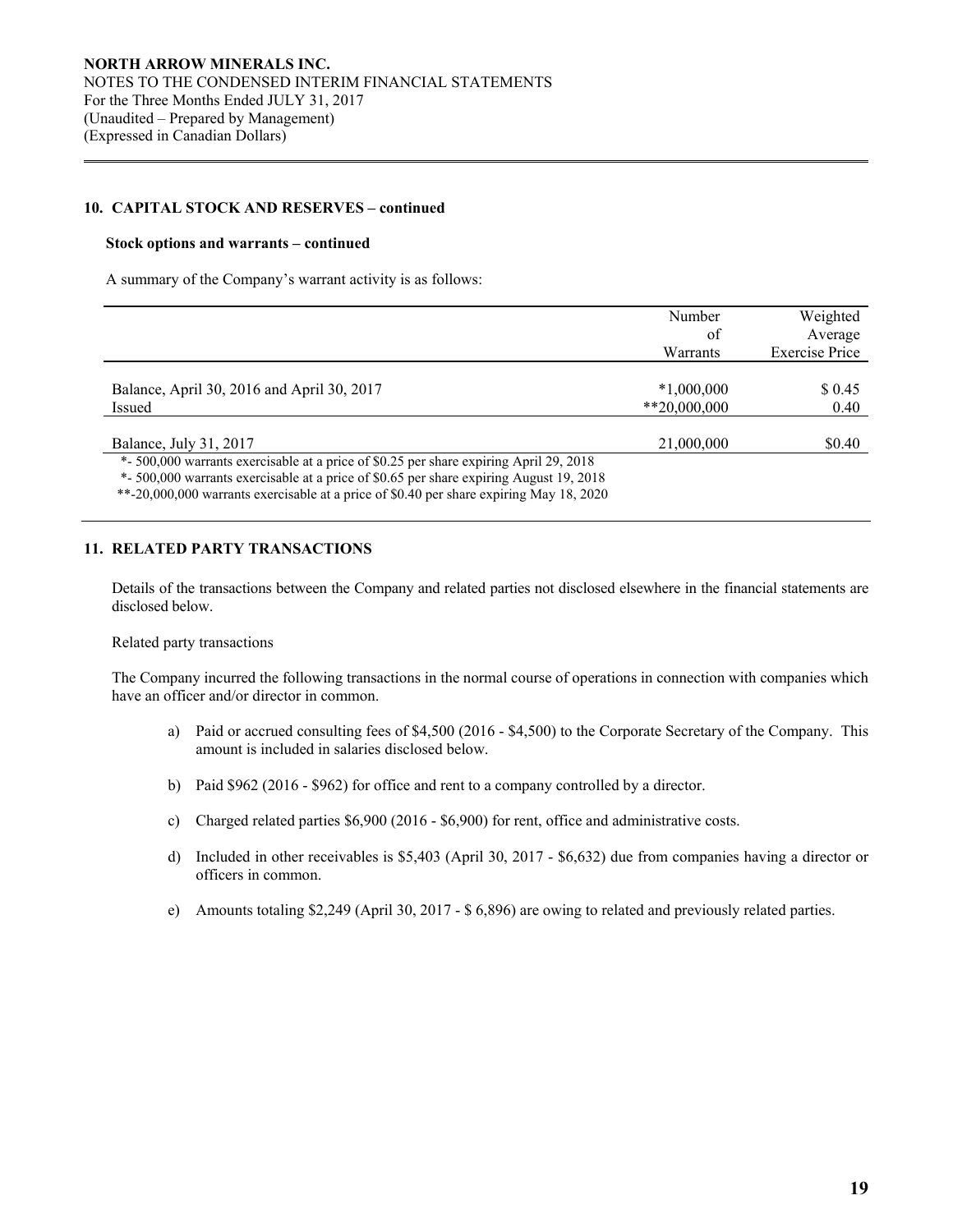# **11. RELATED PARTY TRANSACTIONS - continued**

The remuneration of directors and key management personnel during the year ended July 31, 2017 was as follows:

|                                            | <b>July 31,</b><br>2017 |   | July 31,<br>2016 |
|--------------------------------------------|-------------------------|---|------------------|
| Salaries <sup>1</sup>                      | \$<br>51,051            | Φ | 56,325           |
| Salaries in exploration costs <sup>1</sup> | 25,660                  |   | 20,386           |
| Share-based compensation <sup>2</sup>      | 168,702                 |   | 2,068            |
| Total                                      | 245,413                 |   | 78,779           |

1 – When key management is working specifically on mineral properties their time is capitalized against the mineral property.

2 – Share-based compensation is the fair value of options that have been granted to directors and key management personnel.

During the year ended April 30, 2016, the Company entered into an employment agreement with a senior employee and officer for his services requiring a minimum annual payment of \$225,000. In addition, the employment agreement contains clauses which could provide for a payment or payments in excess of \$450,000 on termination of employment or conclusion of a change in control or similar transaction.

# **13. COMMITMENTS**

 $\overline{a}$ 

The commitment for rental of the Company's office space and equipment is as follows:

| Year ending    |          |
|----------------|----------|
| April 30, 2018 | \$57,783 |
| April 30, 2019 | \$78,226 |
| April 30, 2020 | \$78,226 |
| April 30, 2021 | \$59,579 |
| April 30, 2022 | \$3,636  |

### **14. SUPPLEMENTAL DISCLOSURE WITH RESPECT TO CASH FLOWS**

The significant non-cash transactions for the three months ended July 31, 2017 were:

- a) the Company incurred exploration and evaluation expenditures of \$314,294 (April 30, 2017 \$22,171) that are included in accounts payable and accrued liabilities at year end; and
- b) the Company received 500,000 common shares valued at \$52,500 pursuant to the sale of certain exploration and evaluation assets.

#### **15. CAPITAL MANAGEMENT**

The capital of the Company consists of the items included in shareholders' equity. The Company manages its capital structure and makes adjustments to it, based on the funds available to the Company. The Company's objective for capital management is to plan for the capital required to support the Company's ongoing acquisition and exploration of its mineral properties and to provide sufficient funds for its corporate activities. There have been no changes to the management of capital during the fiscal year.